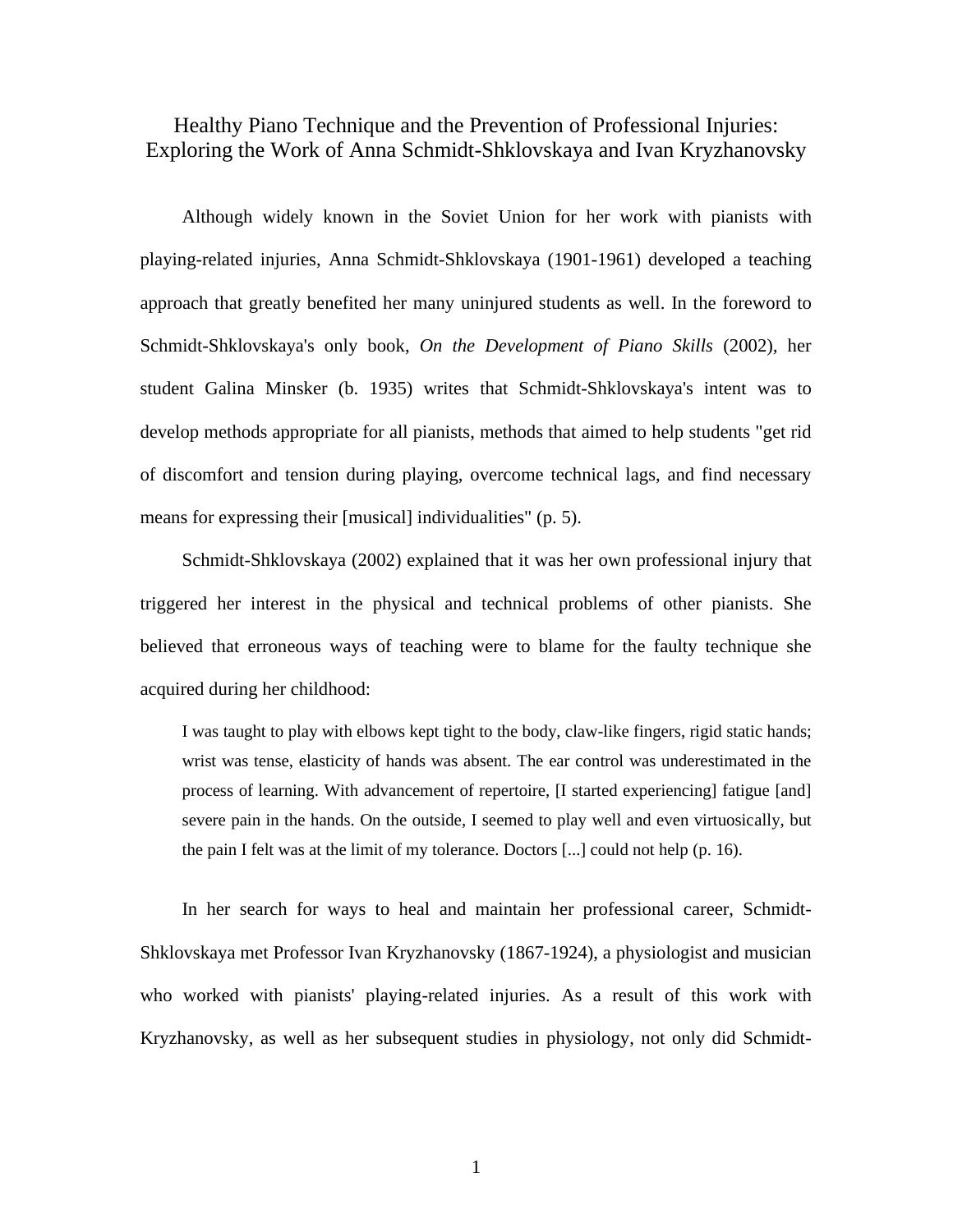Shklovskaya rebuild her own playing technique, she developed a full system of teaching that promotes healthy piano skills for all players.

In this paper, I explore the Schmidt-Shklovskaya approach and its historical foundations, as well as my personal experience of learning with Minsker, and the pedagogical insights and findings I gained from following the Schmidt-Shklovskaya-Minsker Method.

# The Fundamental Principles of the Schmidt-Shklovskaya System

Schmidt-Shklovskaya's fundamental principles, such as her attitude to sound and intonation, her prioritization of musical conceptions and aural control in technical work, and her close attention to the individual abilities of her students, were rooted in the best traditions of piano performance and pedagogy. Minsker (2002) regards Schmidt-Shklovskaya's method as "the system of principles of organization and improvement of pianists' playing apparatus, based on clear understanding of its [the apparatus's] nature and functional abilities" (p. 6). Nevertheless, Schmidt-Shklovskaya's careful attention to the pianist's apparatus does not obscure the high musical purposes that these technical skills serve. Rather, she subordinates fine muscular work to constant ear control, thus incorporating musical and technical sides of piano playing into one process.

On a historical scale, this understanding of piano technique as an integral and indispensable aspect of pianists' musical self-expression is closest to that of Franz Liszt and his followers, such as Claudio Arrau. Charles Rosen writes that, for Liszt,

Physical execution or virtuosity is not transparent or peripheral to expression; nor is the musical experience itself exclusively aural, intellectual, or emotional. Rather, virtuosity takes on a broader significance, certainly as generator of sound, sensation, and emotion, but

2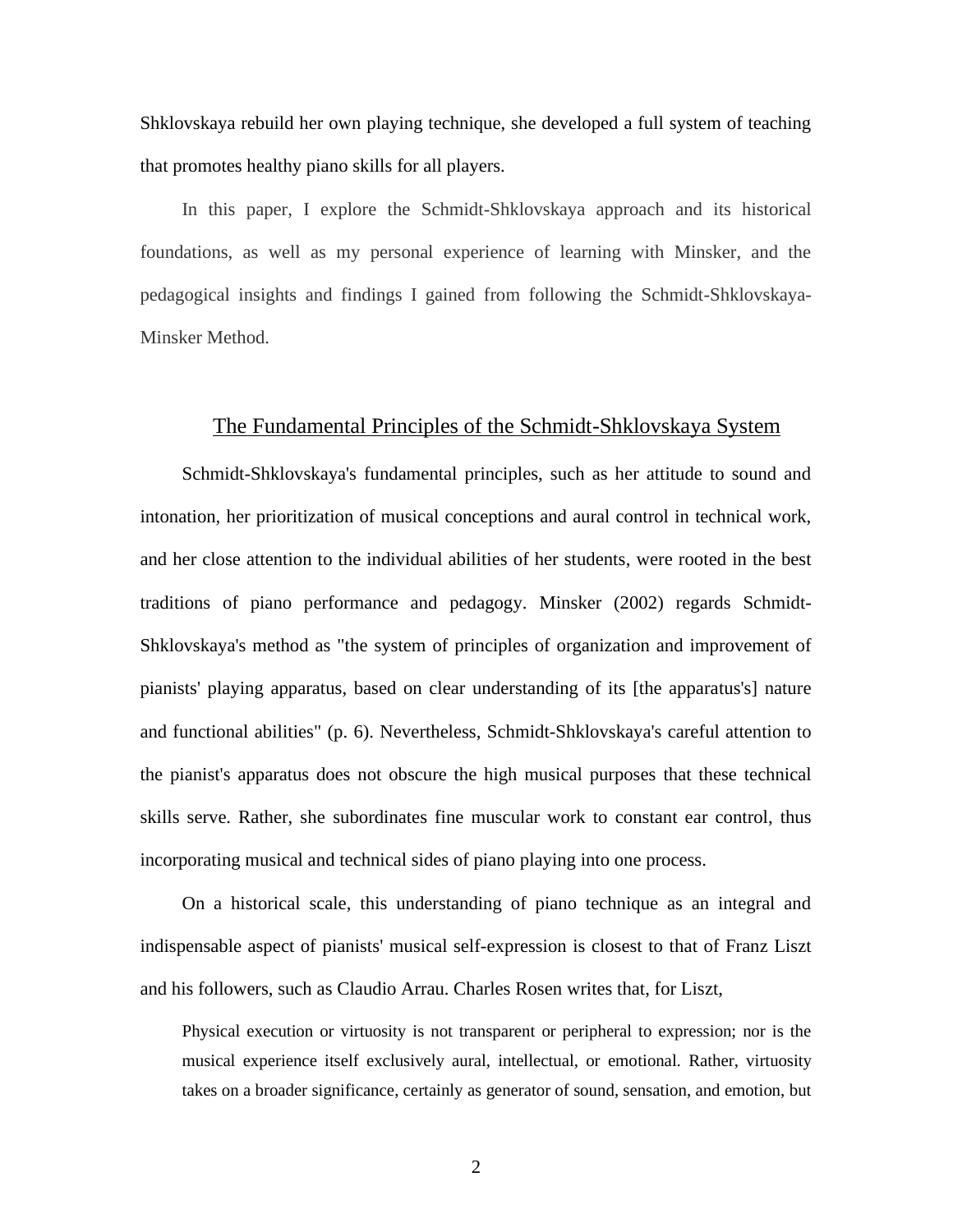also as a unifying force that grounds all three in somatic experience (As retold in Von Arx, 2014, p. 31).

Von Arx (2014) also notes that this conception of piano performance as a musical and technical unity counters the views of some other pianists, who encourage treating musical and technical sides of pianist's development separately. For example, pianist Josef Lhévinne (1972) advised practicing technique and musical pieces in two separate sessions and compared technique to the grimy engine of an automobile, which has nothing beautiful about it but is nevertheless the only means to take you to "the musical dreamland of interesting execution and interpretation" (pp. 43-44). In contrast to this understanding, Schmidt-Shklovskaya's teaching stemmed from the Listzian notion of the significance of both the physical and spiritual sides of piano playing and their mutual and absolute integrity to the process.

#### Sound and Touch

The first and the most important element of Schmidt-Shklovskaya's system is piano sound. In piano pedagogy, sound often loses its primary position, perhaps because it becomes obscured by other elements of the learning process, such as sight-reading or technique. This may be further exacerbated because some features of the piano, including equal temperament, abstractedness of timbre and the physical remoteness of the player from the source of sound (the strings), can make it challenging for the pianist to focus on expressive sound. Nevertheless, we may find it surprising that piano sound is, as pianist Boris Berman (2000) writes, "frequently neglected by teachers and students or ... receives only perfunctory attention. For music, this omission is as strange as ignoring colour in visual art or body movement in acting" (p. 3). Minsker (2002) points out that Schmidt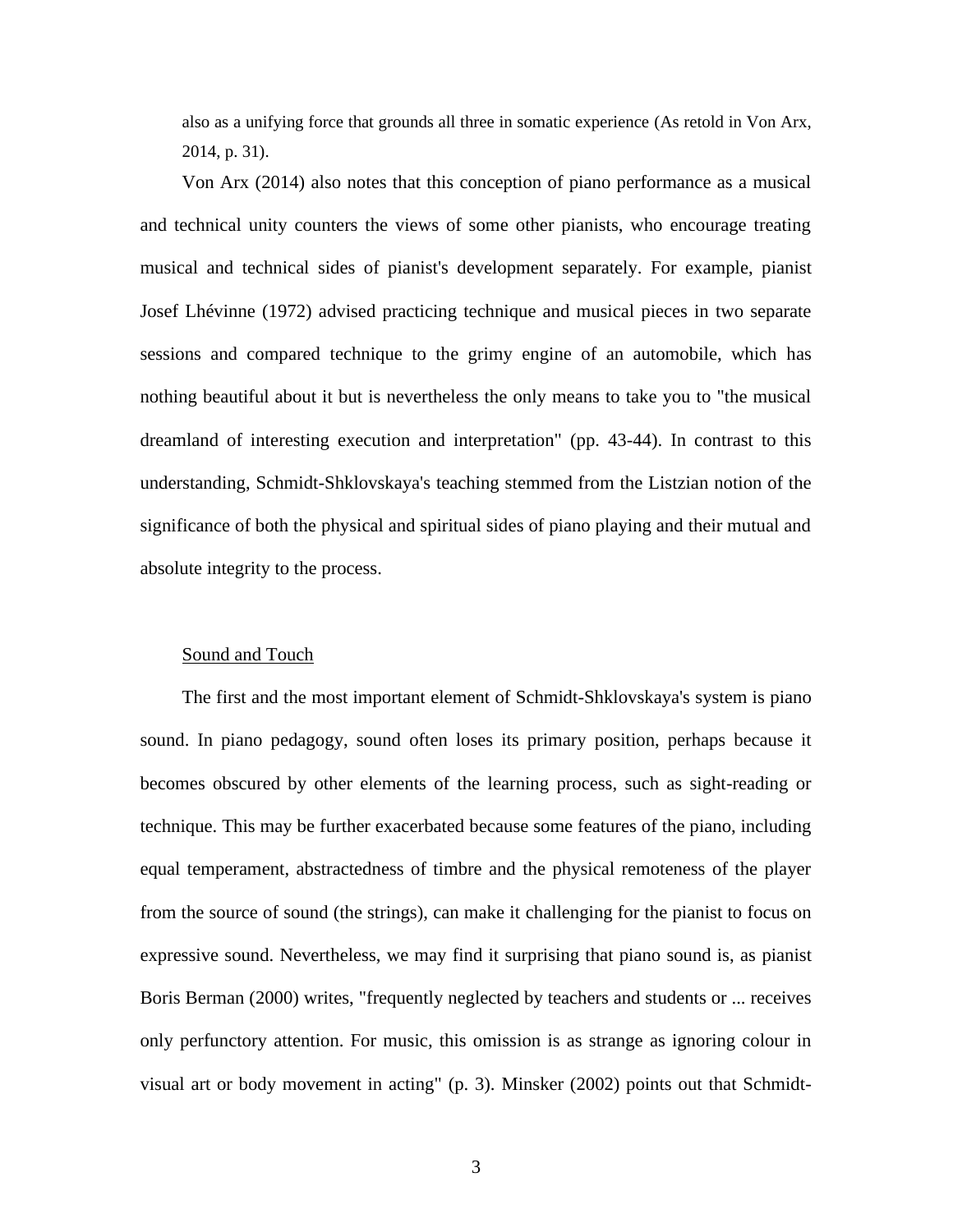Shklovskaya followed her teacher Felix Blumenfeld (1863-1931) in her aspiration to achieve a singing tone, which she described as "the clear sound of the string, as much as possible without any extraneous noises from the colliding wooden parts of the piano mechanism or from the 'flopping' finger strokes" (p. 7). In other words, Schmidt-Shklovskaya did not tolerate "white" meaningless sound, and required that students convey music's contextual meaning through expressive, colourful tone.

Minsker further explains that this attitude to sound underlies all of Schmidt-Shklovskaya's guidelines for the development of students' technical skills, beginning with those pertaining to touch. Schmidt-Shklovskaya worked on a variety of tactile sensations to instil in students a feeling of fusion of fingers with piano keys, so that the fingers become imaginary "extensions of the string" (p. 7). With this philosophy, Schmidt-Shklovskaya was not inventing an entirely new concept, but rather creating a more systematic and intentional way to broach a much older understanding of playing "beyond the keys." In fact, ever since Beethoven's time pianists have cultivated the notion of perceiving piano sound from the strings, and many renowned pedagogues have promoted close-to-the-key touch to achieve a deeper cantabile tone. This way of sound production became especially notable in the  $19<sup>th</sup>$  and early  $20<sup>th</sup>$  centuries when Romantic composers and performers realized that piano sound opened great opportunities to create broad melodic lines through singing tone. Rachmaninoff expressed the idea of the integration of performer and instrument as well, when he compared pianist's fingers to the roots of the tree growing into the keys.

Schmidt-Shklovskaya, then, is best understood as a successor of this tradition.

4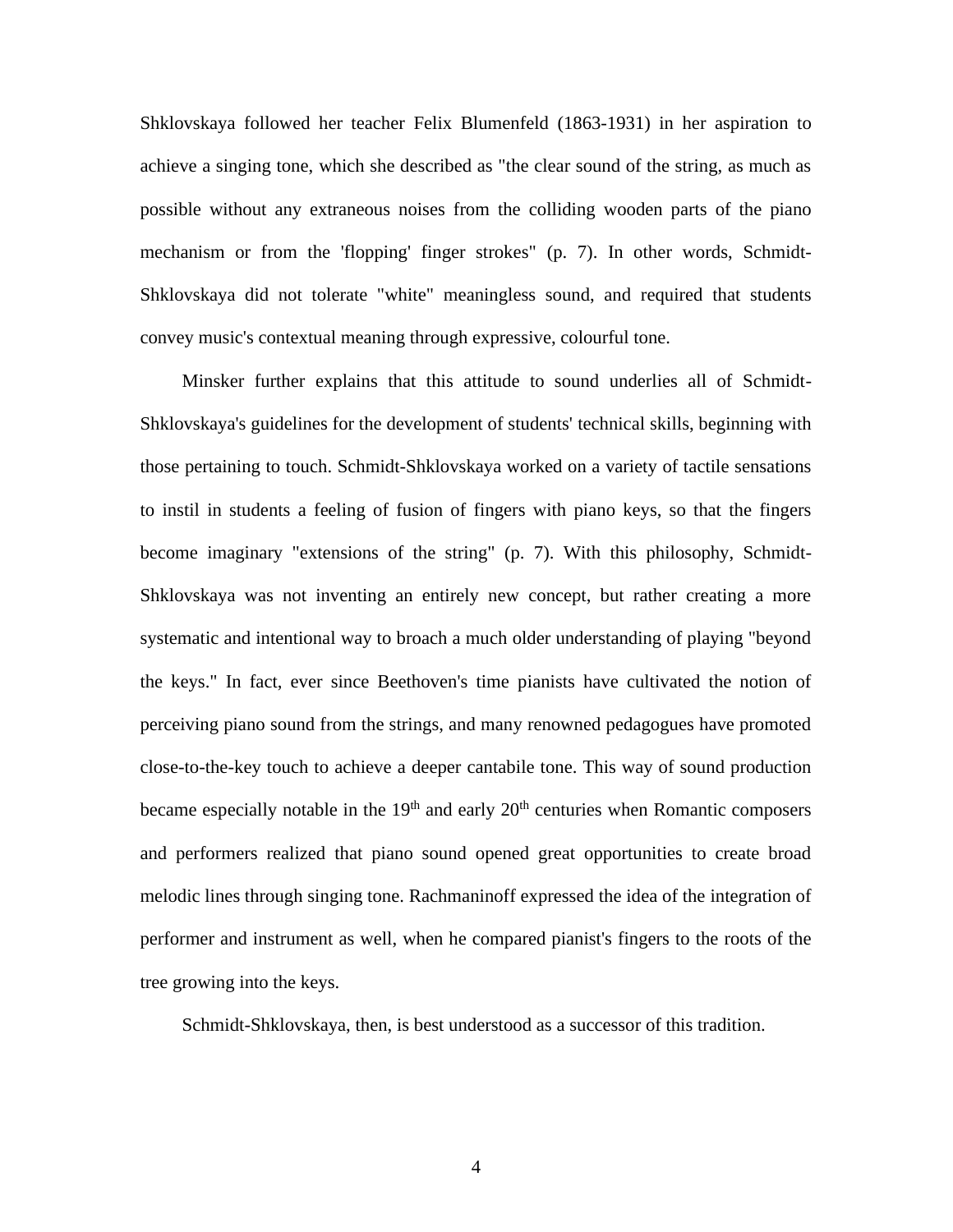## Intonation

After sound production Schmidt-Shklovskaya's next-most significant principle, pertains to intonation. In order to achieve the desired singing sound and expressive intonation, many pianists put a lot of effort into overcoming the percussiveness of the piano. As Hungarian pianist Andras Schiff commented, even though the piano cannot produce "a perfectly smooth legato [...,] the art of piano playing rests on the ability of a musician to create the illusion of these things [diminishing sound and legato]" (As quoted in Isakoff, 2011, pp. 197-198). Although Schmidt-Shklovskaya does not fully explain her views on intonation in her book (recall, she wrote only one), we can understand the concepts behind her practices by way of the similar insights of Nadezhda Golubovskaya, a famous 20<sup>th</sup> century Russian pianist and pedagogue. Golubovskaya (2007) writes that while melodiousness is an essential concept for working on sound, it is not necessarily the legato touch or the character of each individual tone that contributes to melodious playing: *legato* on the piano is an acoustic concept, while melodiousness is a creative one. Therefore, when attempting to create expressive sound, pianists should work first of all on intonation, or inflection of the melodic interval (p. 152).

Because the piano is an instrument with a fixed pitch and equal temperament, deviations from a pitch are impossible, so pianists are deprived of this natural way of expression. Moreover, the physical effort that is involved in the production and expression of sound by a vocalist or an instrumentalist is also different on the piano. Leon Fleisher (1987) says:

As a pianist, we have a built-in difficulty that is unique only to us, and that difficulty is that every other instrument...is physically involved in the production of sound, the maintaining of the sound. A wind player keeps breathing out the life's breath in order to maintain a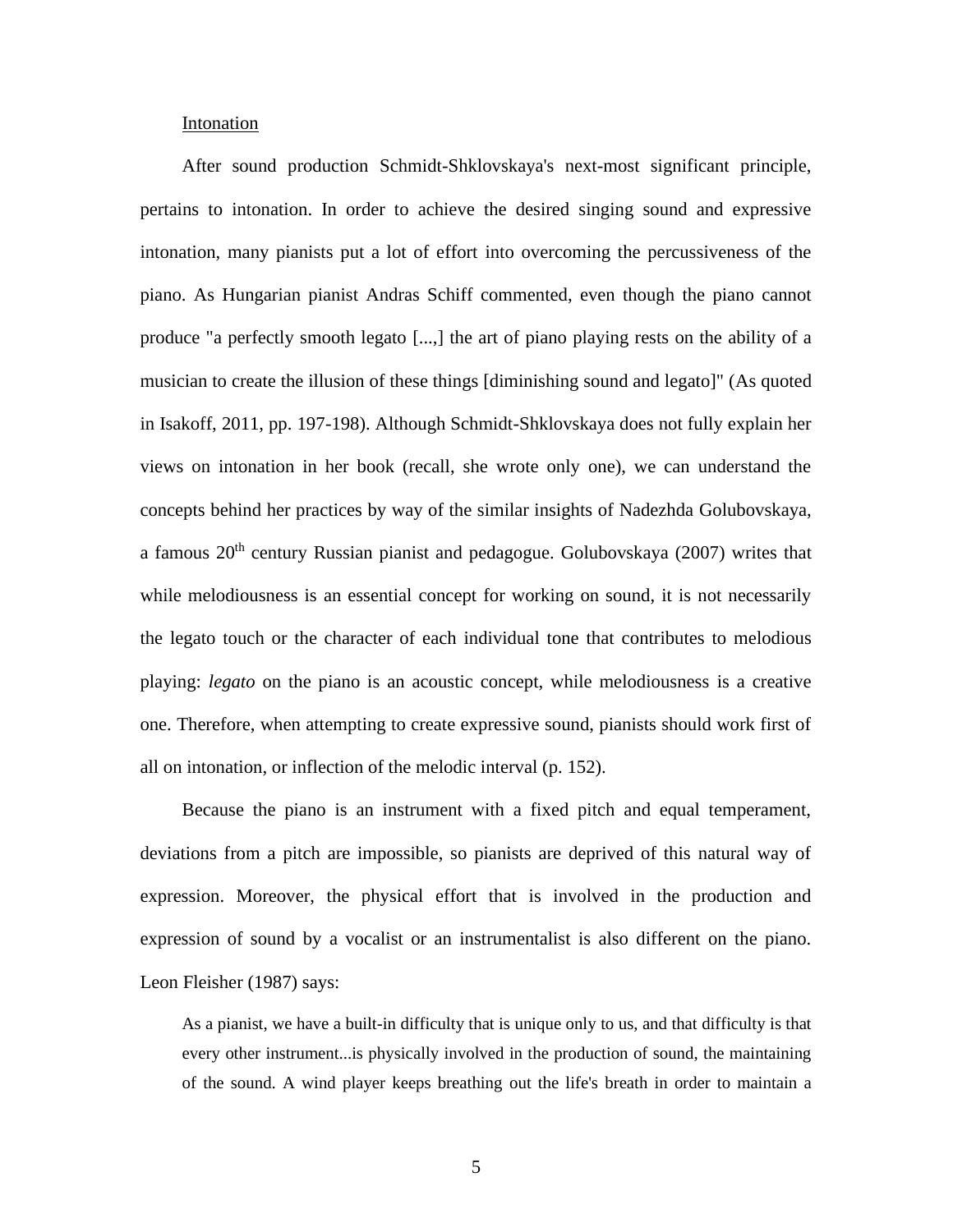sound. A string player must keep the bow in movement ...Me, push down a key, and somehow, through magic, we have to pretend that we are hearing it, supporting it, maybe even making a crescendo, until- boom- we push down the next lever which is what this keyboard is (As quoted in Noyle, 1987, p. 94).

Thus, a pianist must understand that the physical ease of producing the sound of a required pitch on the piano is both a benefit and a drawback when one wants to create expressive intonation, and this should make pianists "terribly aware of the amount of tension or density that's involved in the interval" (Fleisher quoted in Noyle, 1987, p. 94). Golubovskaya (2007) extends this idea by adding that pianists should treat a melodic interval not like a space on the keyboard, but like an effort to overcome this space. To realize this effort as expressive intonation, pianists have to employ subtle changes of volume and timing, among other means of expression. However, Golubovskaya (2007) continues, the attention to sound and intonation is not meant to teach exact measurements of these slight changes, but rather to nurture the player's ability to follow the live curves and breaths of a melody and to express these when playing.

Schmidt-Shklovskaya, then, once again follows Blumenfeld's traditions of touch, where the touch, which not only helps make an interval more expressive, emotionally charged, and spacious, also creates those subtle time variations that Golubovskaya talked about. In order to put this concept into practice, Schmidt-Shklovskaya taught her students to open the fingers from the palm to reach for the key. In other words, as Minsker (2002) explains, not only is this way of touch anatomically reasonable, but it is musically justified, too (p. 8). This example is one of many clever ways that Schmidt-Shklovskaya invented to address significant and complex musical ideas with brief physical instructions.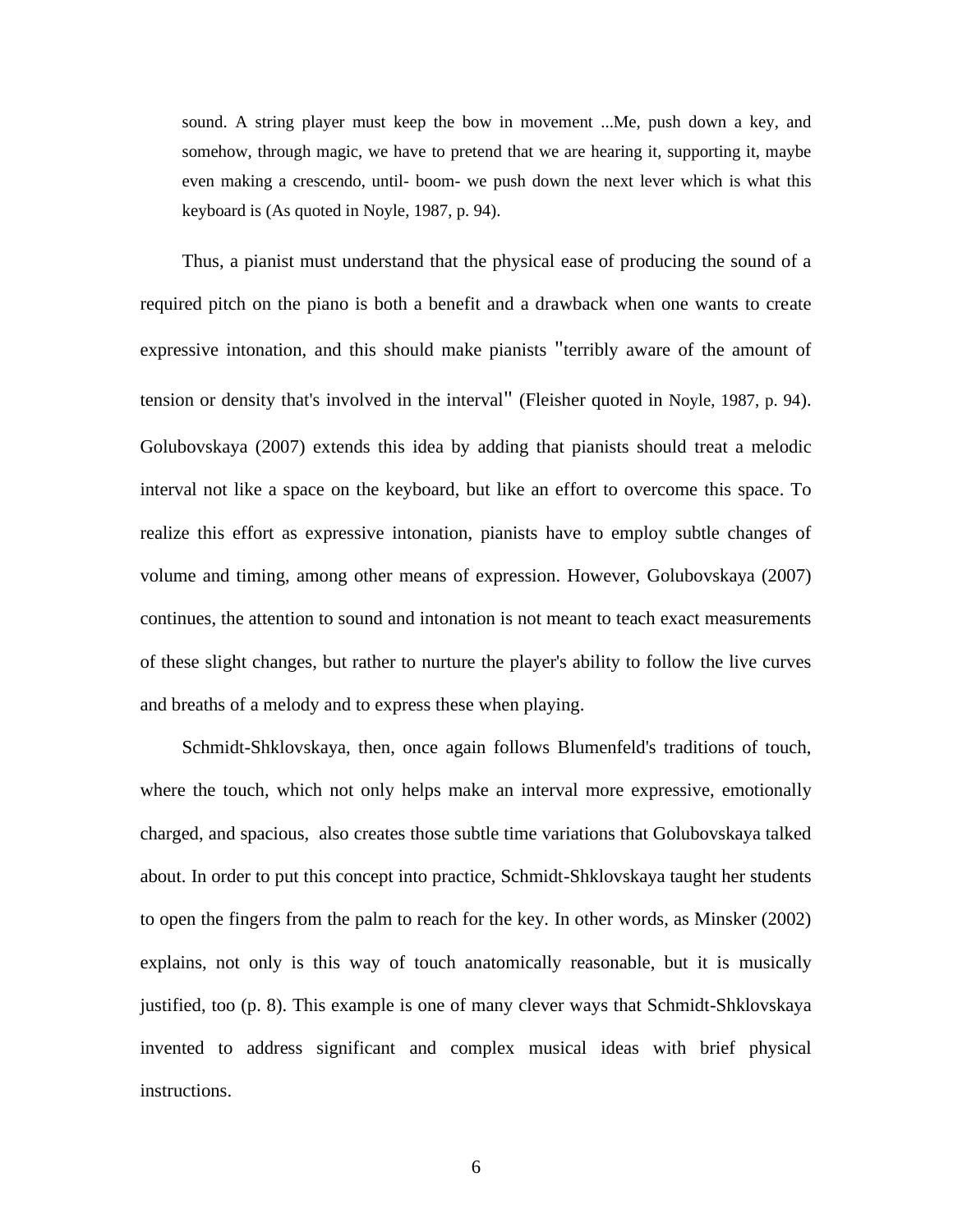## "From within outward"

In the  $20<sup>th</sup>$  century, pianists and pedagogues became aware of the leading role of the mind in the development of piano technique. George Kochevitsky (1967) associates such pianists as F. Busoni, G. Prokofiev, G. Kogan, A. Schnabel, and W. Gieseking with the new school of thought, which he calls the "psycho-technical school" (p. 15). The proponents of the "psycho-technical school" appealed to the "brain-ear-movement" connection and believed that it is musical purpose that should define and promote pianists' movements. As Kochevitsky explains, "The more our consciousness is diverted from the movement, and the stronger it is concentrated on the *purpose* of this movement, the more vividly do artistic idea and tonal conception persist in the mind" (p. 17).

Schmidt-Shklovskaya, too, worked toward overcoming the technique-driven traditions of the past. In particular, she followed the concept "from within outward," the term coined by Grigory Kogan<sup>1</sup> (1966) when he analyzed Martienssen's book *Individual Piano Technique* and described the latter's philosophy of musicality. German pianist Karl Adolf Martienssen (1881-1955) insists that teaching has to be based on the development of the student's aural abilities: the ability to listen, to recognize, and, most importantly, to *want* to create the sound that reflects the individuality of the particular person. He calls this complex *schöpferischen Klagenwillens* and concludes that the development of the *creative sound volition* should be the guiding principle of instrumental pedagogy (Martienssen, 1966, pp. 22-25). Describing the process of tone production based on the development of the *creative sound volition*, Martienssen places an aural conception of the sound image at the top of the pattern (chart 1):

<sup>&</sup>lt;sup>1</sup> Grigori Kogan (1901-1979), Russian pianist and pedagogue.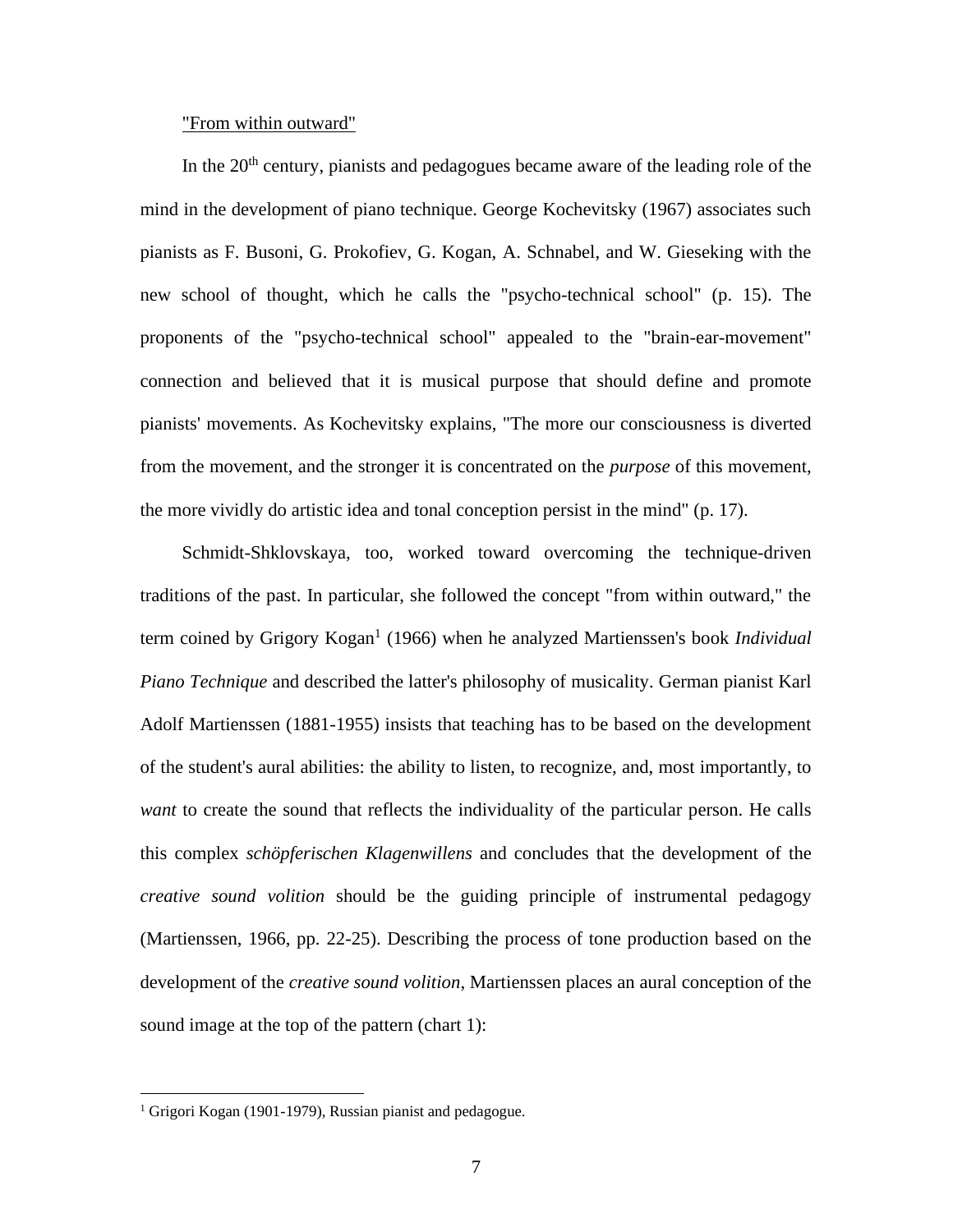

**Chart 1. Engaging** *creative sound volition* **in tone production** (Martienssen. 1966, p. 24)**.**

According to this chart, the impetus of the sound image, activated by *creative sound volition,* realizes into motor activity, which, in turn, results in the production of piano sound. The actual sound is immediately evaluated by ear, and the pattern continues in a circuit.

Martienssen, however, believed that instead of nurturing students' aural and musical abilities by building individual piano technique (what Kogan would call "from within outward"), teachers of his own time prioritized the physical aspect of playing, that is, they focused on the movement first. The following pattern (Chart 2) shows the process "from outward within," in which sound is not conceived aurally but happens as a result of movement and often does not even reach the ear control ("Auditory sphere"), therefore leading to mechanical playing: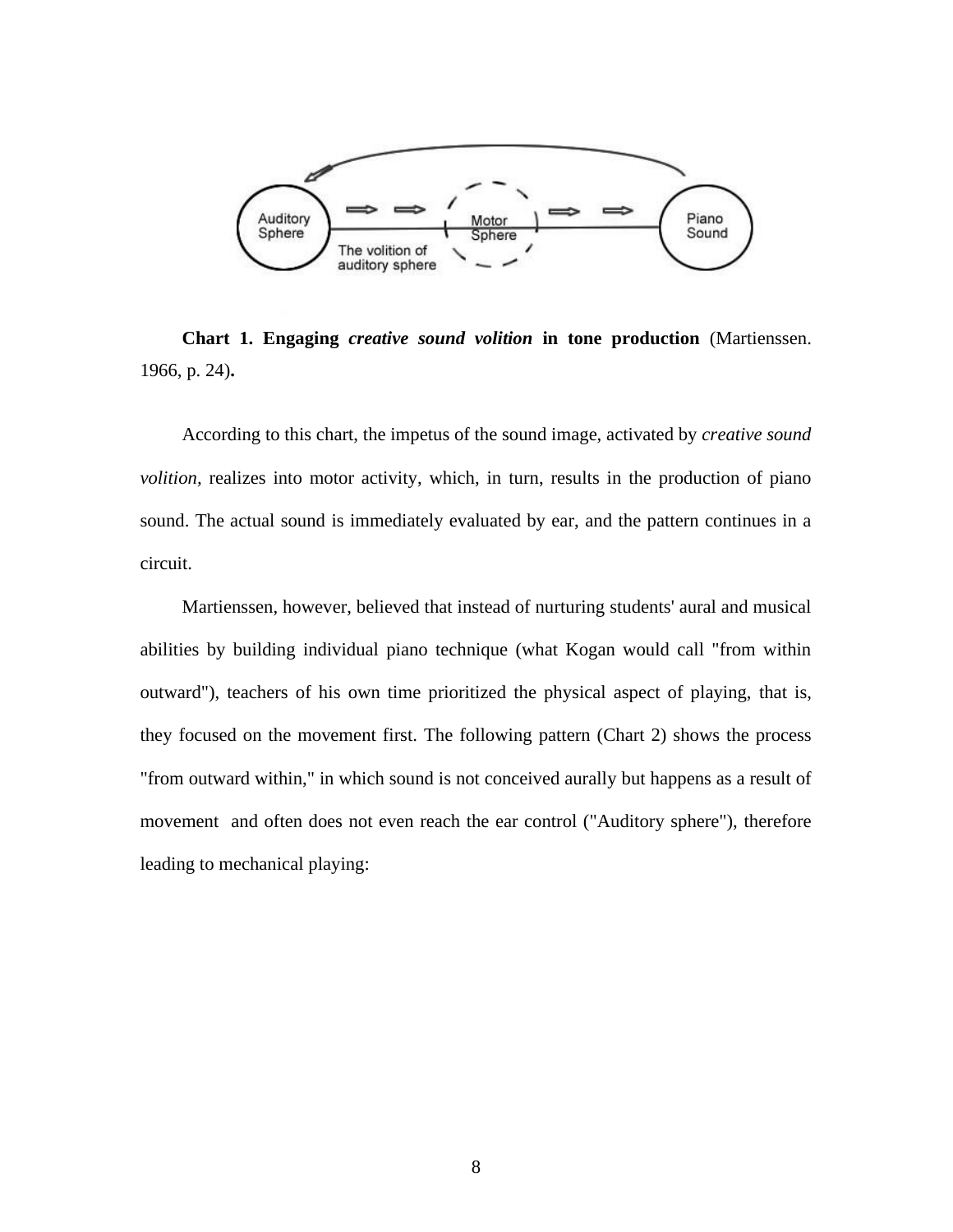

**Chart 2. Prevalence of the motor volition** (Martienssen, 1966, p. 25).

Along with other advocates of the "from within outward" concept, Schmidt-Shklovskaya searched for expressive piano sound that would always originate with the ear and only then she would connect it to a specific muscle tone and sensation. Russian pianist Heinrich Neuhaus (1993) defines his idea of any technical work as following: "The clearer the goal (the content, music, the perfection of performance), the clearer the means of attaining it" (p. 3). In other words, the pianist has to envision the musical image clearly at any stage of working on a piece, be it the colour of one sound, the shape of a phrase, or an overall form of the piece. The technical means will follow in the integrated process of searching deeper for the meaning of the piece. Schmidt-Shklovskaya, in her turn, saw one of her main tasks as encouraging her students "not to copy a [teacher's] movement, but to find sound" (Minsker, 2002, p. 10), thus building students' technique "from within outward." As a result, Schmidt-Shklovskaya's students developed a strong bond between the conception of a certain sound colour and a corresponding muscular feeling in the hand.

# Specific Guidelines and Exercises

As we saw, Schmidt-Shklovskaya's fundamental principles, followed from the best traditions of piano performance and pedagogy. Her original contribution, then, is the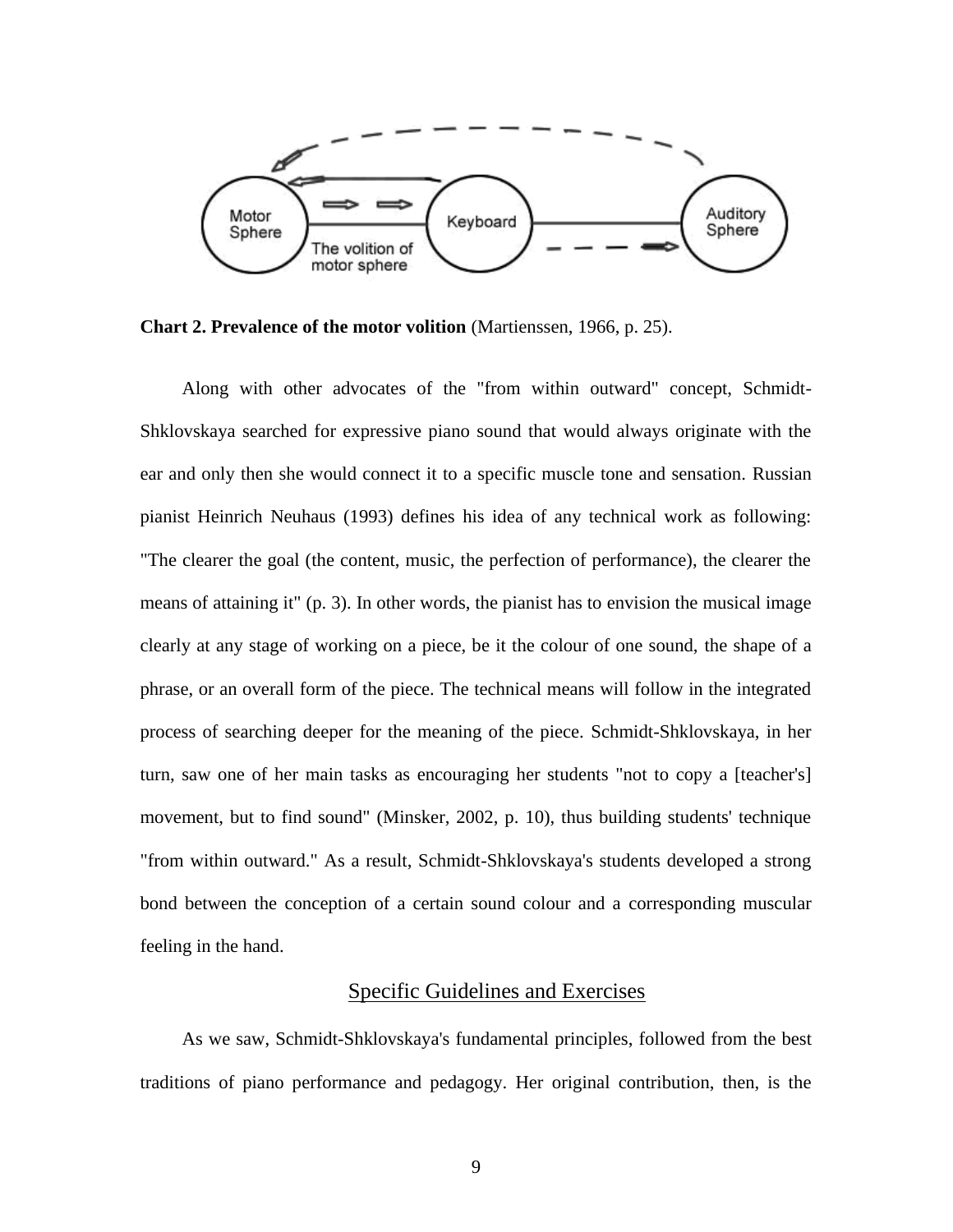specific methods of practice and the unique exercises she came up with to realize those principles.

The exercises developed by Schmidt-Shklovskaya and compiled by Minsker in *On the Development of Piano Skills* are "rather rudimentary technical formulas, in which various ways of sound production and working methods are encoded" (Minsker, 2002, p. 9). Minsker (2002) points out that these exercises are brief patterns, which piano teachers can take as a basis to design their own combinations and versions (p. 9). In spite of the brevity and rather simple design of the exercises, Schmidt-Shklovskaya not only outlines the position and movements or puts together note examples but she describes in detail *what* pianists should feel when executing each exercise and *how* to connect and subordinate this feeling to ear control. For example, in one of the very first exercises at the piano, involving playing one sound at a time, Schmidt-Shklovskaya advises that students be encouraged to focus on sonority and listen for the rich deep sound produced by each finger. At the same time, she wants teachers to attract students' attention to the feelings of the arm, which ideally become a channel for an unobstructed flow of sound. For this, she recommends that, before playing, the pianist raises his or her arms up and thinks of their weight flowing down into the back, so that the arms become light; next, during playing, the pianist is enjoined to reverse the feeling, transferring weight from the back, through the fingertip, into the key.

#### Body Position and the Role of Bigger Muscles

One of the cornerstones of the Schmidt-Shklovskaya system is the proper balance of the working of the big and small muscles. Schmidt-Shklovskaya insists that players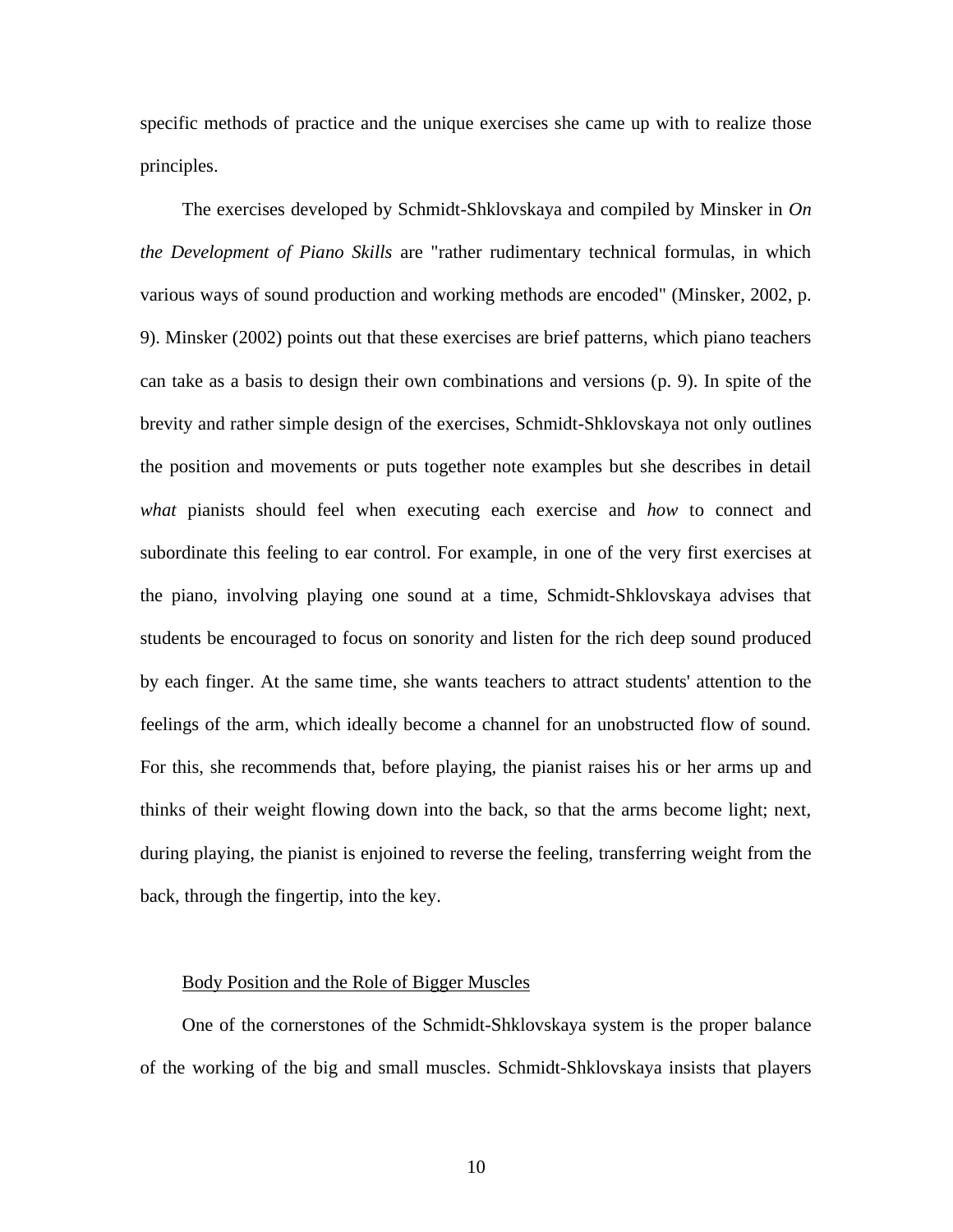should support their arms by the muscles of the back, underarms, and by the lower muscles of the shoulder bones. Such support prevents the arms' fatigue and creates the working tone of the torso (Minsker, 2002, p. 11). Schmidt-Shklovskaya specifies that the arms should work not from the shoulders but from the torso, so that the main workload is assigned to the strong muscles of the back and chest. Pianists can imagine a vertical "stem" going through the spine to help them maintain the correct body position. Schmidt-Shklovskaya (2002) therefore emphasizes that attention and care of players' posture should be the teacher's first task when organizing students' movements (p. 24). In addition, she points out, correct position of the back promotes freedom of the neck and a higher position of the head. In its turn, a high head allows the player to hear sound from further away, "from the hall," rather than from the spot at the piano, thus contributing to better overall control of performance (p. 24).

From his viewpoint as a physiologist, Kryzhanovsky (1922) also insisted on the importance of engaging larger muscles. In a discussion about the difference between the state of alertness and tension he recommended that piano teachers start with the larger muscles such as biceps, triceps, deltoid and pectoral muscles and teach students to notice, observe, and distinguish tension in those muscles first, gradually moving to the smaller muscles of the forearms and hands (p. 22). Kryzhanovsky further maintained that the main condition for this free-from-tension working state is the position of the body. Therefore, by adjusting and changing the position of torso, shoulders, arms, and hands, a pianist will be able to find the best state for free and comfortable playing.

The above recommendations followed from one of the laws that Kryzhanovsky derived from the physiological features of bones, joints, and muscles: a law stating that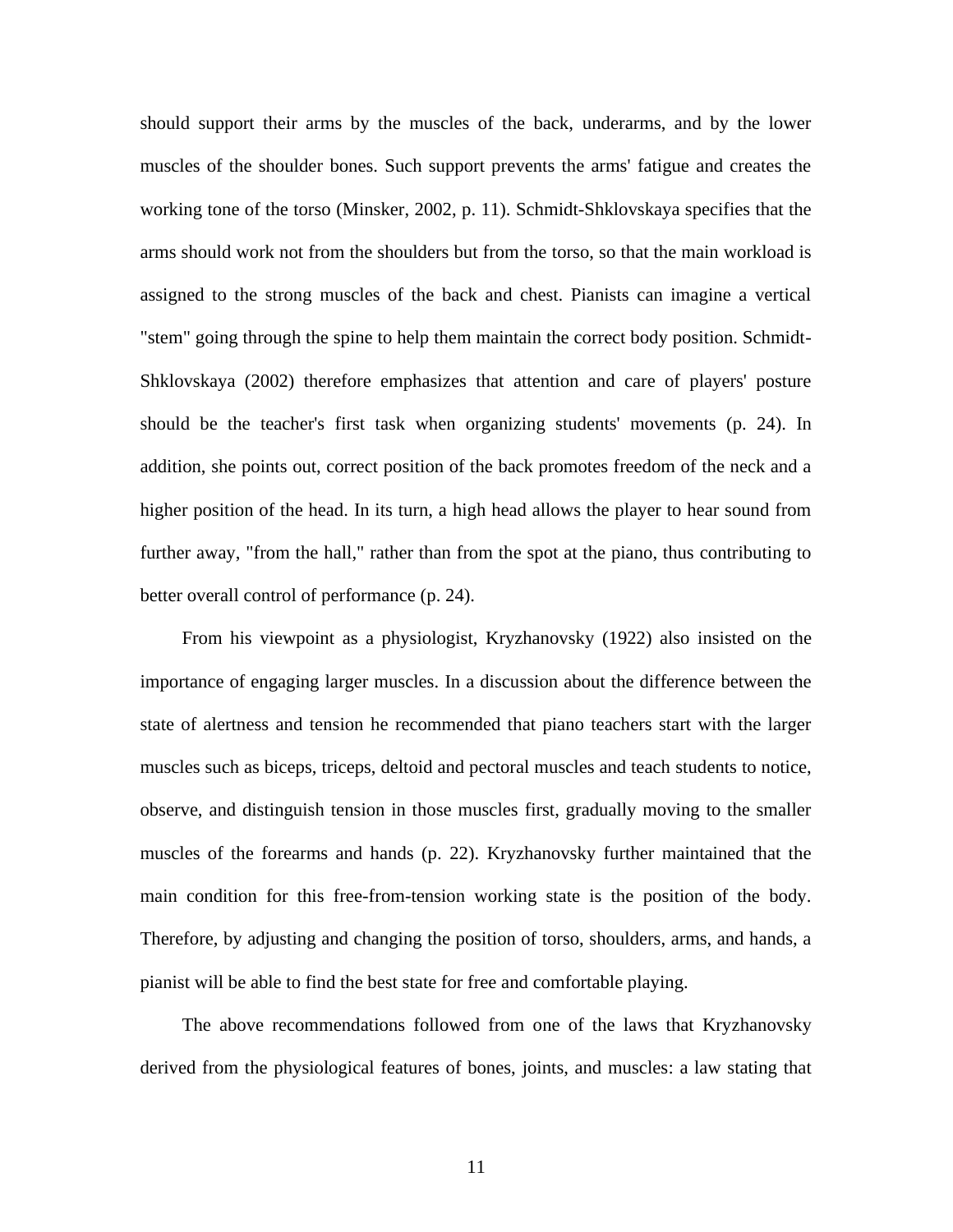the bigger levers and muscles should be the sources of pianists' moving power<sup>2</sup>. In order to use muscle energy efficiently, Kryzhanovsky (1922) further argues, pianists should understand that the strength required from different muscle groups has to be proportionate to the physiological capacities of those muscles (p. 34). For example, the production of louder sound would need the work of the larger levers of the pianist's apparatus, such as the shoulders and forearms, while the more delicate power of the hand and fingers would be most appropriately used to produce a quieter sound (p. 18). Kryzhanovsky (1922) criticizes the old "finger school" because he considers its requirements to create, for example, powerful *forte* by using the strength of fingers alone to be ill-founded from the physiological point of view: "[We] cannot demand from interosseous or vermicular muscles the work that needs the strength of biceps or triceps" (p. 18).

To activate and strengthen muscles that participate in pianist's work and to promote the correct posture and interactions between all parts of the pianist's apparatus, Schmidt-Shklovskaya designed a special group of exercises, which she called "Gymnastics*,*" to be practiced away from the piano bench. The following is an example of one of the "Gymnastics" exercises:

Stand with feet at shoulder distance apart. Slowly bring the arms up on either side of the body, palms facing forward. Look up at the fingers and rise on your toes feeling the whole body connected from the heels, through the spine, to the fingertips. Lower the heels, turn hands so the palms face each other; then lower the arms half-way and turn palms up. Shoulders and elbows should not be locked; the arms can "bounce" slightly and feel as they are resting on the sturdy "stand" that the back provides. After attaining this non-tiring state, slowly bring the arms down (adapted from Schmidt-Shklovskaya 2002).

 $2$  With his understanding of the bones as a system of levers, Kryzhanovsky foreshadows the work of Otto Ortmann, an American pianist, the author of *The Physiological Mechanics of Piano Technique.*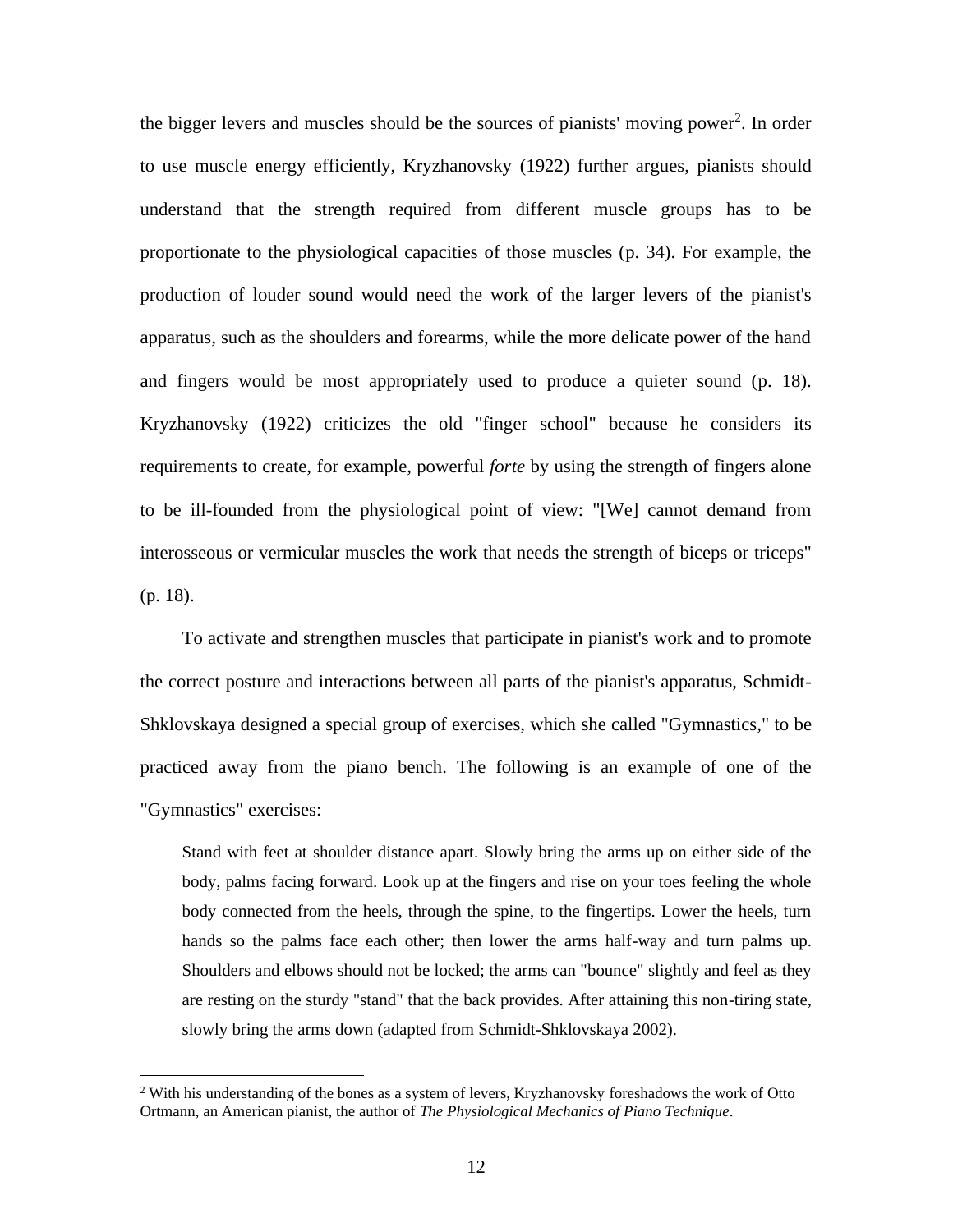The next exercise brings the player back to the piano bench helping to establish the support of the back in playing position when working on octave and chord technique. This exercise also helps to switch the player's attention from finger preparation on the keys to the fullness and volume of sound and movement.

The player brings her arms up, checks that they are well supported by the back ("grow" from the back), then opens the arms wide to the sides, and brings the arms and hands to the keyboard in a slow semi-circular motion, as if embracing something big (*Picture 1)*. Once an octave or a chord is played, the hand should feel steady on the keys, but the arm can bounce slightly like a suspension bridge. The tone is deep but not harsh.



*Picture 1.* **"Open arms" exercise.**

Schmidt-Shklovskaya was not alone in using preparatory exercises before playing. American pianist Seymour Fink (1997), for example, provides exercises to help pianists develop muscular sensations and to prepare the player for the specific movements of piano technique, such as rotation and swings. Hungarian pedagogue, Geza Kovacs (2015) also developed an interesting system, which included alternating activities at the piano and away from it, as well as games with a ball, which he believes help students develop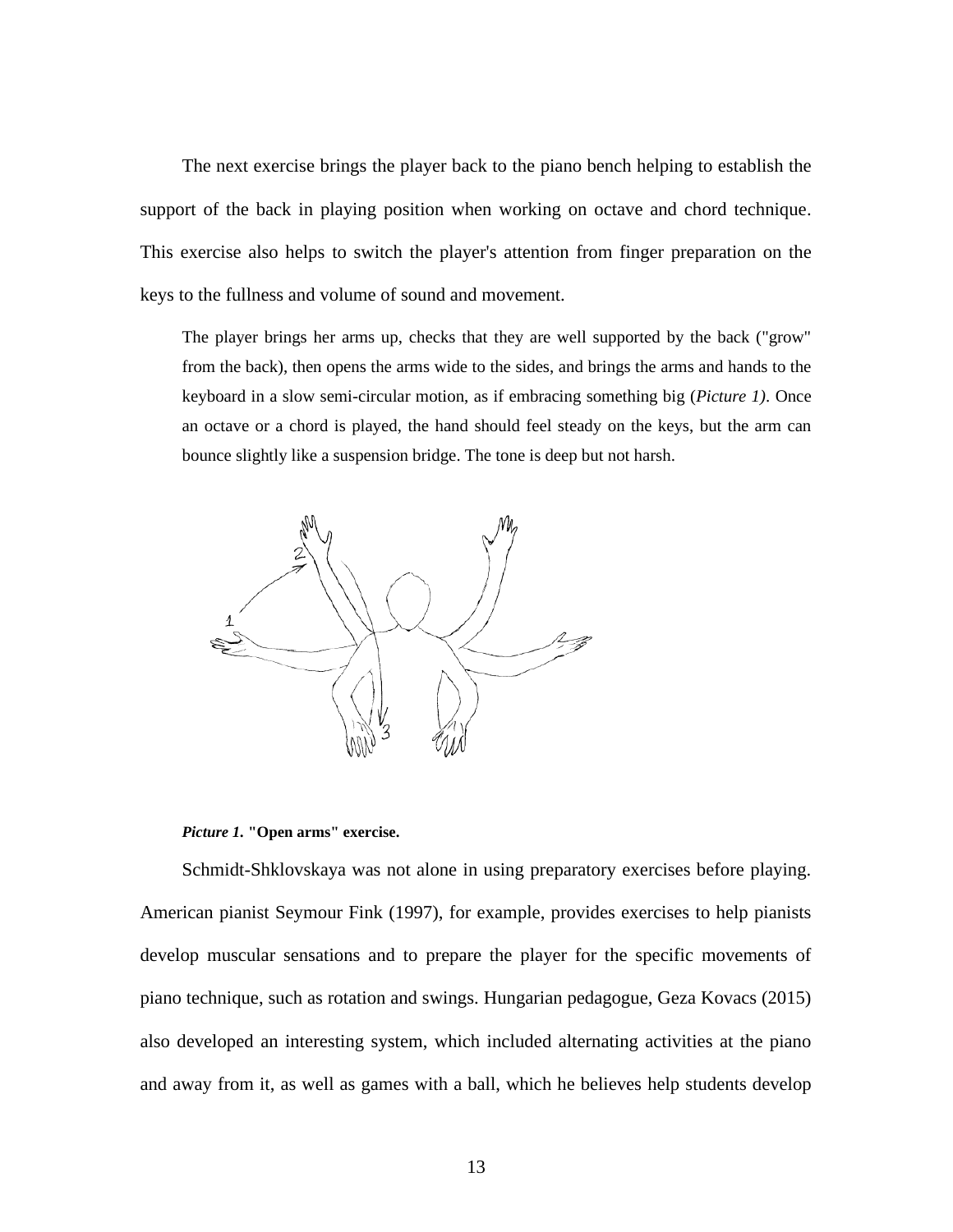dexterity and precision of movement. Likewise, physiotherapists recommend doing warm-up stretches before and cool-down exercises after playing, similar to those described by Csurgai-Schmitt (2002) and Horvath (2002). It is unfortunate that all these useful recommendations have so far had very little impact in modern piano pedagogy, where not only students but teachers themselves, are bound to a sitting position for long hours, and would greatly benefit from more movement.

#### Tension and Relaxation: Ivan Kryzhanovsky vs. Rudolf Maria Breithaupt

Schmidt-Shklovskaya notes that in each of the cases of playing-related injuries that Kryzhanovsky worked with, he carefully studied the cause of the injury and then used exercises, which he had designed for treatment. However, in his book, *The Physiological Basis of Piano Technique,* Kryzhanovsky does not describe any such exercises. Nevertheless, considering the theoretical foundation that he lays out and the exercises that Schmidt-Shklovskaya later developed in her teaching, we can see that Kryzhanovsky's principles were of a physiotherapeutic nature and were directly connected to piano playing. For example, while Kryzhanovsky writes how important it is for pianists to support their arms using the back muscles, Schmidt-Shklovskaya designs exercises that can help players establish this connection. Likewise, based on Kryzhanovsky's emphasis on the necessity to strengthen the smaller muscles of the hand and increase elasticity and flexibility in the hand and fingers, Schmidt-Shklovskaya developed many specific exercises to address these issues.

When Kryzhanovsky wrote *The Physiological Basis of Piano Technique* in 1922*,*  the "finger system" was still one of the leading methods of piano teaching and practising.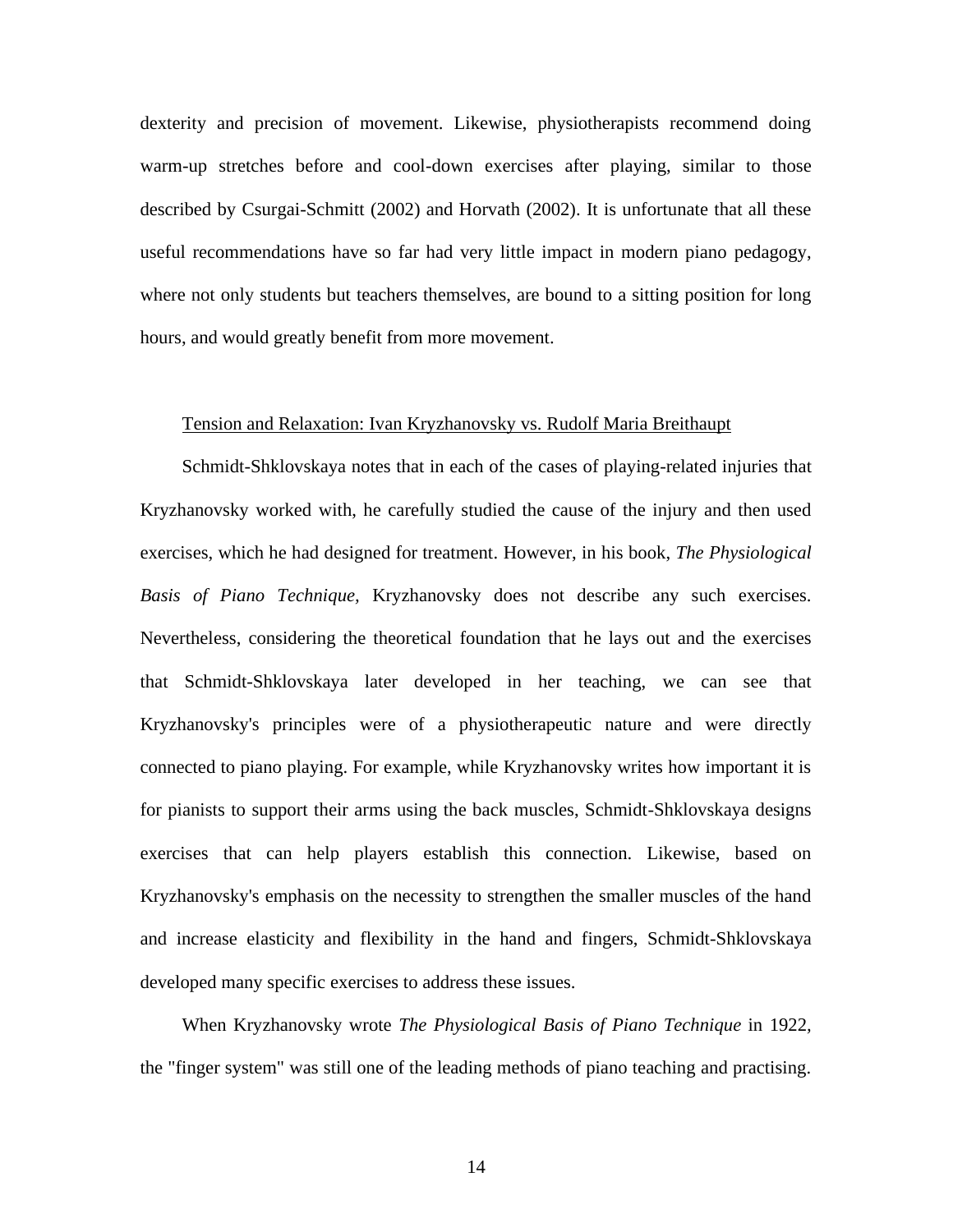It was widespread in Russia in both professional and amateur worlds, and it dominated in the German conservatories where it originated. The "finger school" emerged in the 19th century in response to the new challenges that piano-playing presented compared to the older keyboard instruments, harpsichord and clavichord. To solve the problem created by the greater resistance of the piano keys, teachers continued to employ the old harpsichord technique, which consisted mainly of isolated finger work. Instructors insisted on the development of finger strength to the utmost degree. Many exercises for the fingers were invented and written down (those by Hummel, Czerny, as well as the notoriously famous ones by Hanon are among a vast literature of finger exercises). Students were required to spend hours practicing these pure mechanical drills. Supposedly, this type of practicing would help to build a necessary technical foundation for further musical development.

The mechanical approach of the "finger school" culminated in the establishment of the Stuttgart school. Even though its founders, German pedagogues Sigismund Lebert (1822-1884) and Ludwig Stark (1831-1884), proposed the priority of artistic goals such as beauty of tone and melodious *legato*, in practice they focused exclusively on mechanical training of the fingers. In their approach they required players to curve and lift fingers high in order to strike each key with force and produce loud sound. Kochevitsky (1967) recalls Heinrich Ehrlich's comparison of high bent fingers to soldiers marching in goose step (p. 4). Amy Fay (1888), an American pianist who studied in Europe, described the way Louis Ehlert (1825-1884) taught her at the Tausig's conservatory: "Ehlert makes me play them [Cramer's Studies] tremendously *forte,* and as fast as I can go. My hand gets so tired that it is ready to break, and then I say I cannot go on. 'But you *must* go on,' he will say" (pp. 21-22).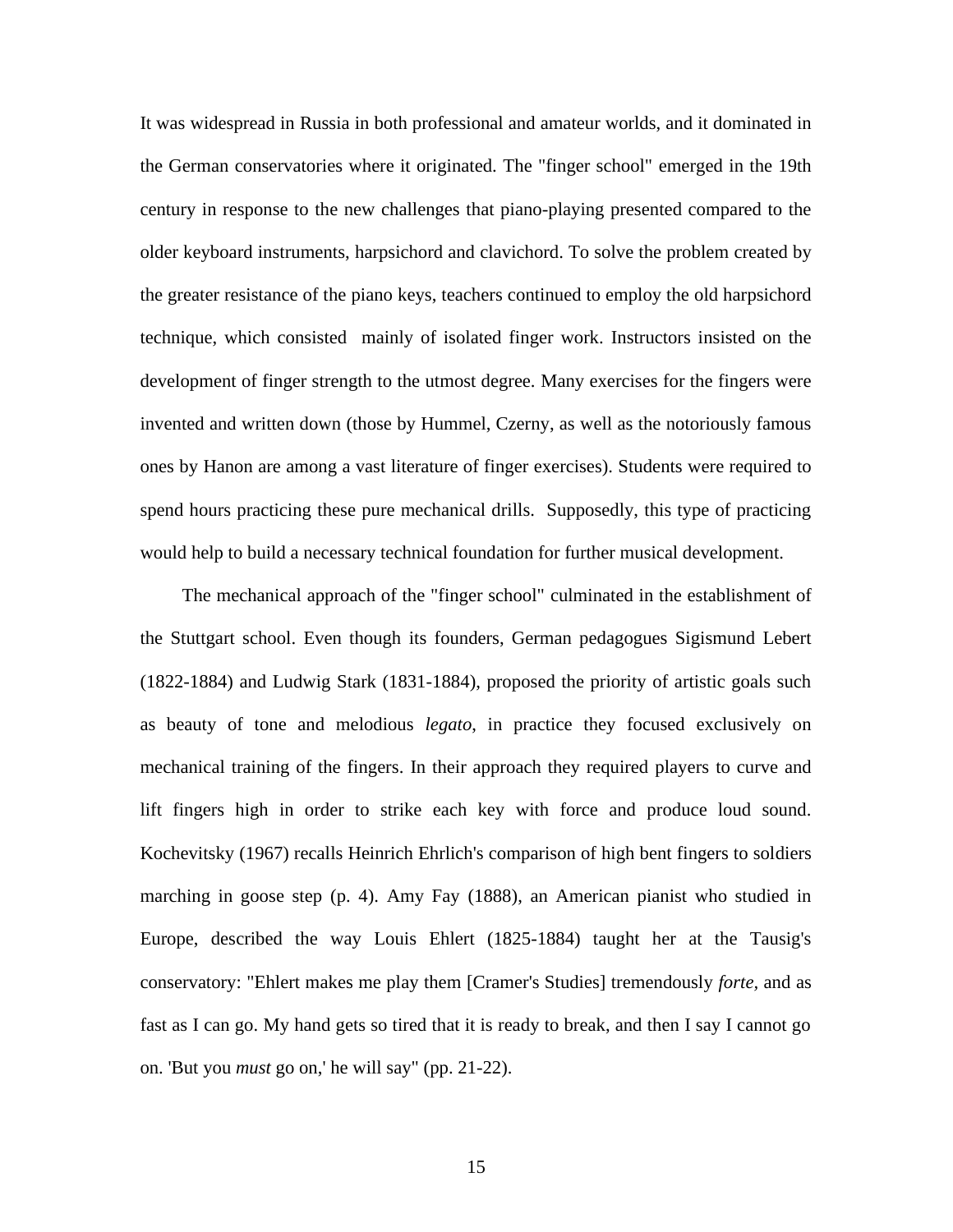It took a few decades and a number of injured pianists to unwind the wrongdoing of the "finger school" approach, in particular its chief beliefs that a) all fingers should be developed to become mechanically equal, b) the curved fingers were the prescribed position once and for all, and c) the participation of the rest of the body in the playing process should be limited as much as possible so that the fingers can work in isolation. Beginning from the second half of the  $19<sup>th</sup>$  century and to the present day, pianists, pedagogues, and physiologists who have studied the coordination required for piano playing have proved the inefficiency and harm of the finger approach. For example, German pianist Rudolf Maria Breithaupt (1873-1945), the founder of the "natural weight" system, wrote in 1909:

It is wrong to start training the fingers from a strictly curved position. A free, natural style of movement or action can only be acquired from a free, natural pose (exempt from any strain) of the hand, and from a natural curve of the naturally straightened fingers. Long, flexible fingers having the natural swing in extension and flexion may with impunity be "curved" in playing, but not the other way about. [...] the curved pose paralyzes the fingers and prevents their free co-oscillation (Breithaupt, p. 66).

Kryzhanovsky (1922) mentions that injuries that resulted from misuse or overuse of the groups of muscles and tendons associated with a curved high position of the fingers became so common in European music schools in the second half of the  $19<sup>th</sup>$ century that they received a special term -- the "pianists' spasm." He further referred to the famous surgeon of the time, Theodore Billroth, who called "pianists' spasm" the newest disease of the  $19<sup>th</sup>$  century (pp. 54-55).

Not surprisingly, then, when Kryzhanovsky evaluated and compared the new "natural system" and the old "finger school," his comparison balanced out completely against the "finger school," which Kryzhanovsky denounced as physiologically wrong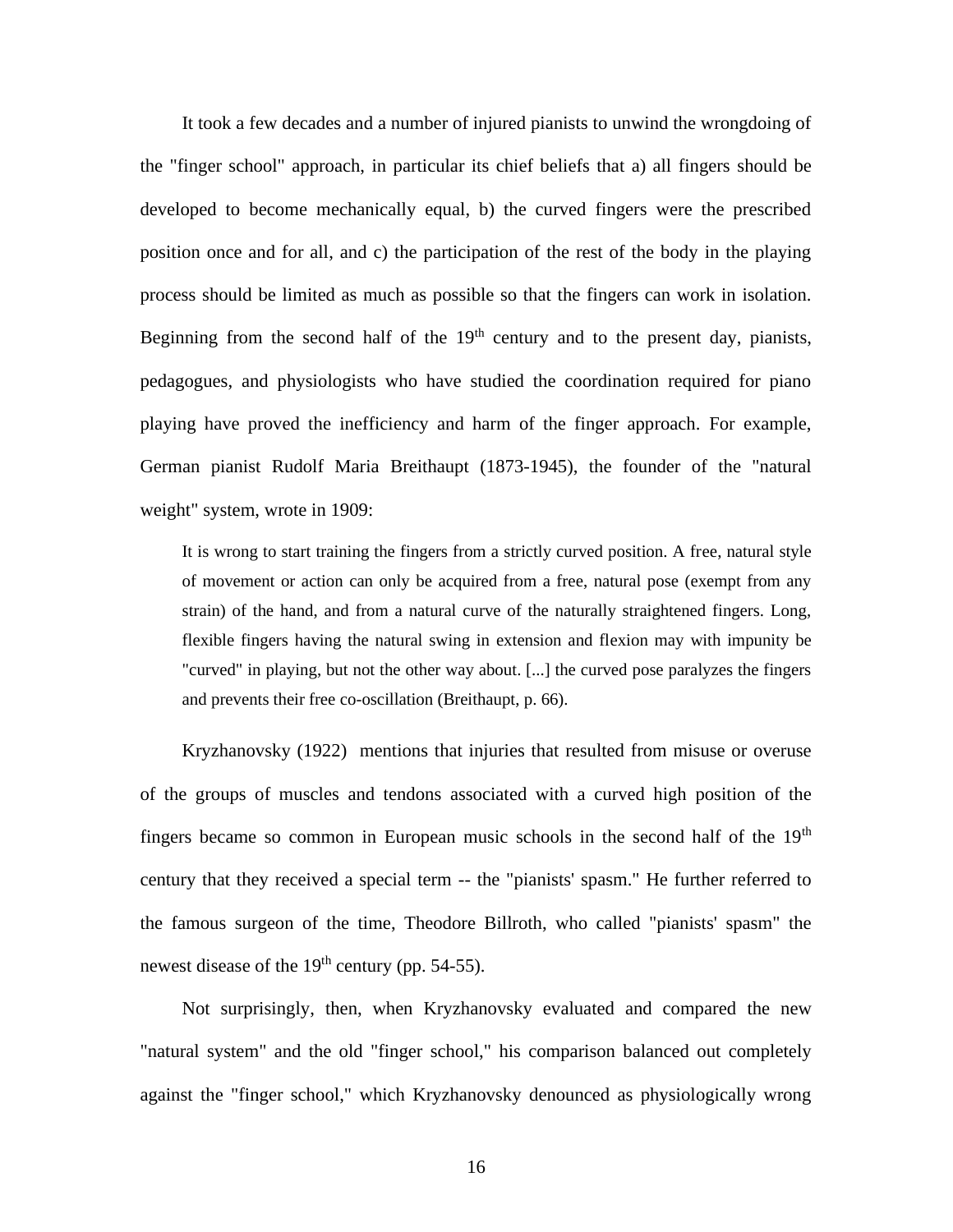and which he blamed for an upsurge of professional injuries at the turn of the  $20<sup>th</sup>$ century. Kryzhanovsky clearly and emphatically appealed to pianists and pedagogues to abandon injurious approaches and to follow the "natural system."

By "the natural system of piano technique," Kryzhanovsky meant Breithaupt's theory of natural weight, in which the latter considered a completely relaxed, loose and heavy arm with its natural weight applied to the key, to be the cardinal principle for acquiring a healthy and effective piano technique. In spite of the initial popularity of Breithaupt's ideas, many contradictions in his writing raised concerns and misunderstandings among pianists and teachers. Apart from the lack of scientific basis of his physiological descriptions, the biggest flaw in the ideas of the "school of natural weight" was the missing connection between movement and its purpose -- musical expression as Breithaupt focused almost entirely on the physiology of the movement. Kryzhanovsky, however, seemed to have been able to read between the lines and understand details of Breithaupt's theory with sympathy for how they could be productively applied to practical teaching. He writes that it would be faulty to refer to proponents of the "natural system" as advocates of completely relaxed hands:

It would be a mistake to conclude that in playing by the 'natural system,' hands should be relaxed like rags. On the contrary, at certain moments, there is more muscle contraction and fixation of the joints than in playing by other methods. The essence is in conscious application, *in the ability to control one's neuromuscular apparatus* and obtain from it everything it is capable of (Kryzhanovsky, 1922, p. 38, italics in the original).

From Kryzhanovsky's explanation, it follows that the tension and relaxation of different groups of muscles are closely intertwined in piano playing, and are in constant alteration.

17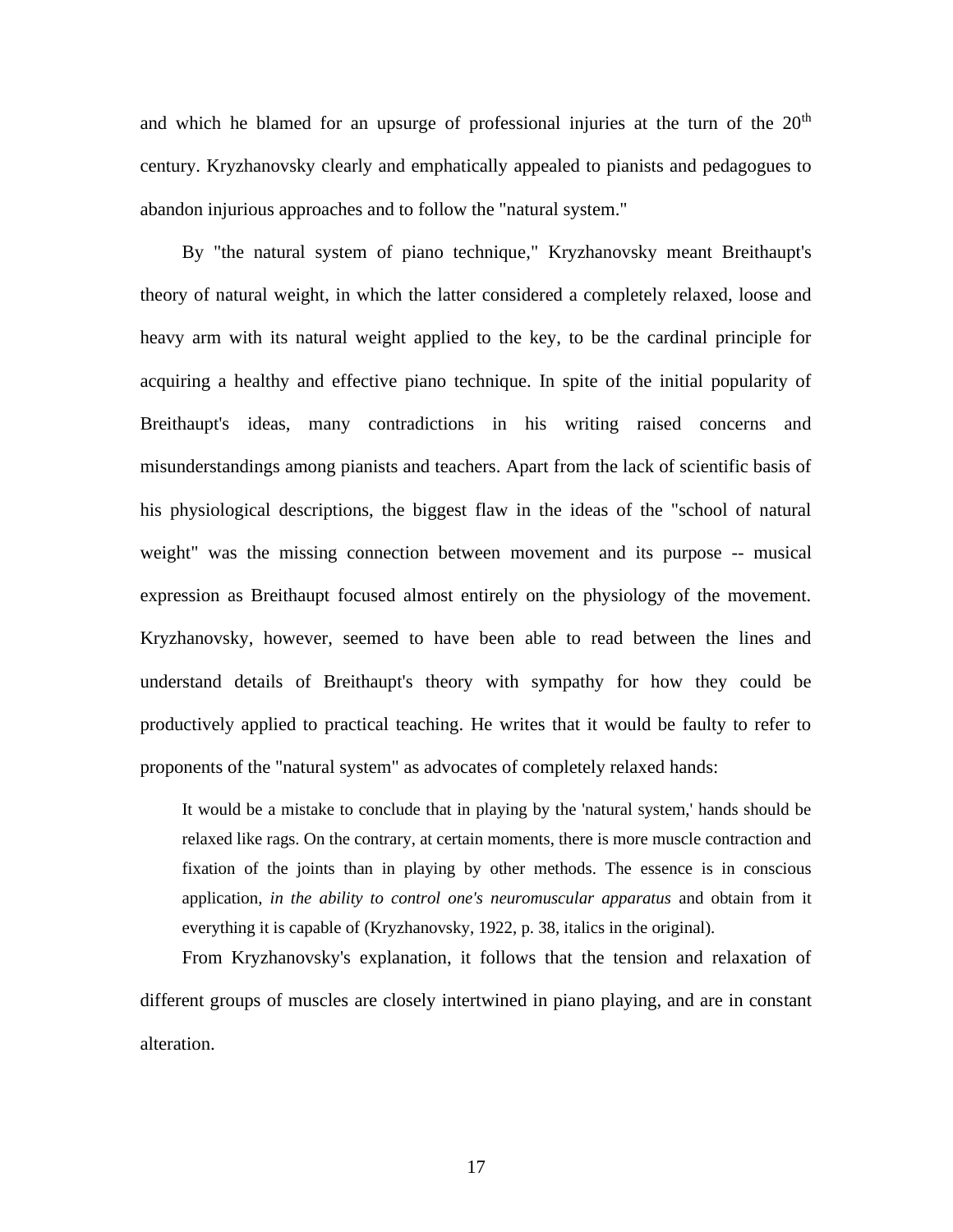Although Kryzhanovsky insists that a certain amount of muscle contraction is necessary, he is very clear that pianists should avoid excessive tension. He analyses the following physiological and mechanical consequences of such tension. First of all, by tensing muscles more than necessary, pianists use more muscle energy than required. This leads to rapid fatigue of the muscle. Kryzhanovsky (1922) writes that from among the many different movements and positions that pianists use, only those that require contractions of the least amount of muscles are correct from the physiological point of view (p. 25). Such physiologically justified positions and movements allow for the rest of the muscles to be free, and therefore ready for the next move.

The second negative effect of excessive muscle tension is the physiological imbalance in the work of antagonist muscles: while one extended muscle is over-tensed, the complementary flexed muscle is overstretched. This imbalance causes extra pressure of the surfaces against each other in the corresponding joint, which in turn leads to a reduced range of motion of tendons in the tendon sheaths and to overall rigidity. To overcome the reduced range of motion and inflexibility, the player has to use even more tension and muscle energy for the movements of hands and fingers, thus creating a vicious cycle that could lead to injury (Kryzhanovsky, 1922, p. 39).

Finally, Kryzhanovsky emphasises that for pianists, a keen spatial muscular feeling is of utmost importance, because it is this proprioceptive sensation rather than visual orientation that guides the position of the hand and arm on the keyboard. He insists that only a minimum amount of contraction of the working muscle along with quiet of the other muscles will provide the necessary condition for achieving the refined muscular feeling so indispensable for freedom of motion in piano playing (p. 39).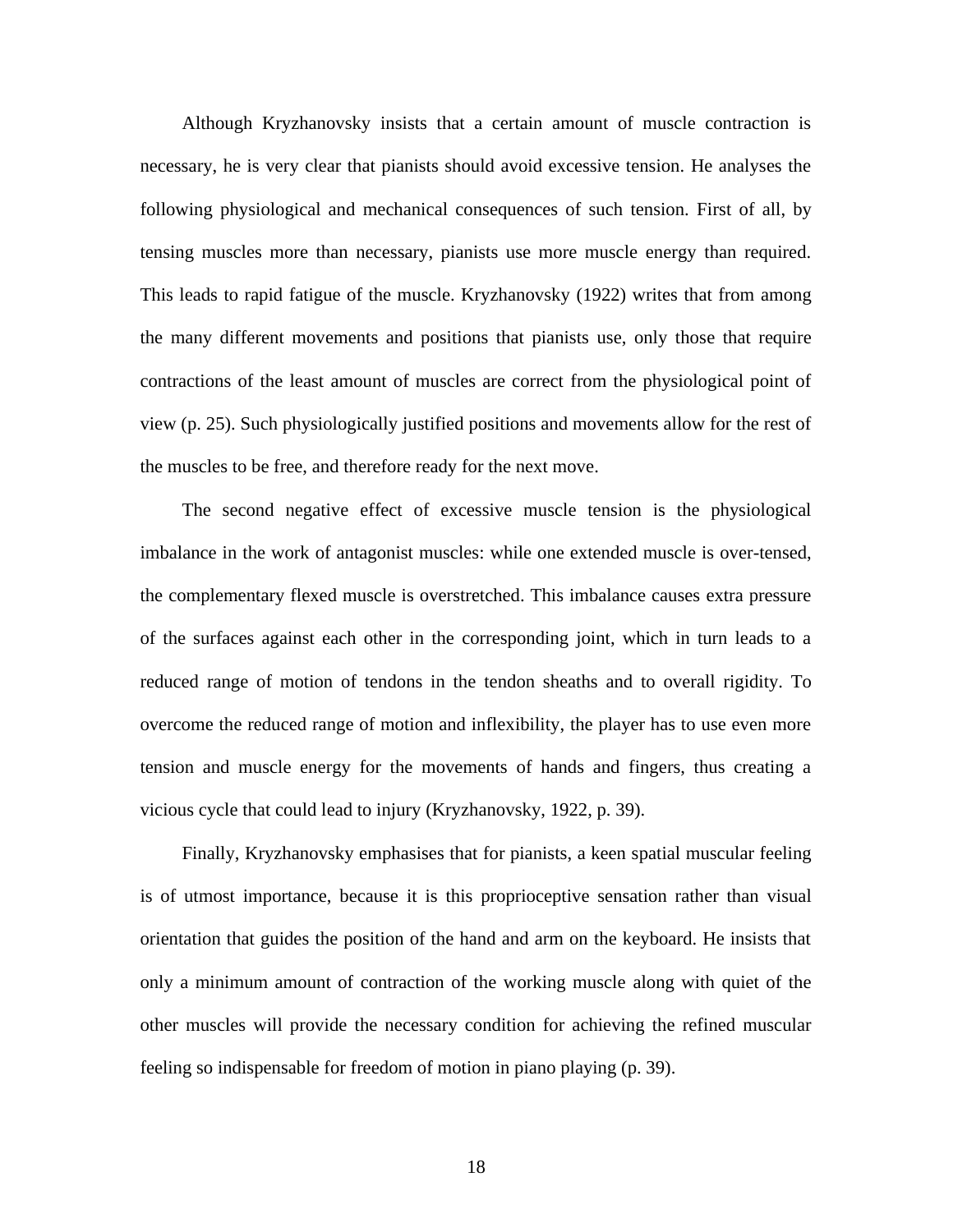In spite of Breithaupt's influence on Kryzhanovsky's views, there is a significant difference in their theories. Unlike Breithaupt, who searched for universal movements suitable for every pianist, Kryzhanovsky (1922) believed that it is impossible to pre-plan the work of pianist's muscles in all details. He writes that the chains of movements in piano playing are so complex that even experimental studies cannot result in an exact picture of all the contractions and relaxations of the working muscles (p. 20).

Needless to say, nowadays, almost 100 years since Kryzhanovsky's writing, there are a number of studies that aim to accomplish those measurements. By using modern technology researchers are trying to obtain the data, which, they hope, will help pianists to better monitor their muscular work. For example, Dr. Kathleen Riley uses a variety of tools to analyze and correct pianists' technical problems. The equipment includes MIDIconnected pianos, digital video recording, and electromyography. <sup>3</sup> These biofeedback tools provide a means to record and evaluate information on the timing and velocity of finger movements as well as on muscle conditions, i.e. contraction and relaxation. Riley et al. (2005) argue that the benefits of such multimodal feedback are two-fold; it helps pianists and pedagogues "to become [more] aware of body alignment, muscle movement and muscle tension," and it provides "feedback on the sounds resulting from these [movements] and any changes in them, particularly changes leading to sought-for improvements in the muscle outcomes" (p. 87). Still, Kryzhanovsky's point that it is impossible to access all the fine neuro-muscular work during playing remains credible.

<sup>&</sup>lt;sup>3</sup> "Electromyography, the recording of the electrical activity of muscle tissue, or its representation as a visual display or audible signal, using electrodes attached to the skin or inserted into the muscle (Oxford Dictionary online).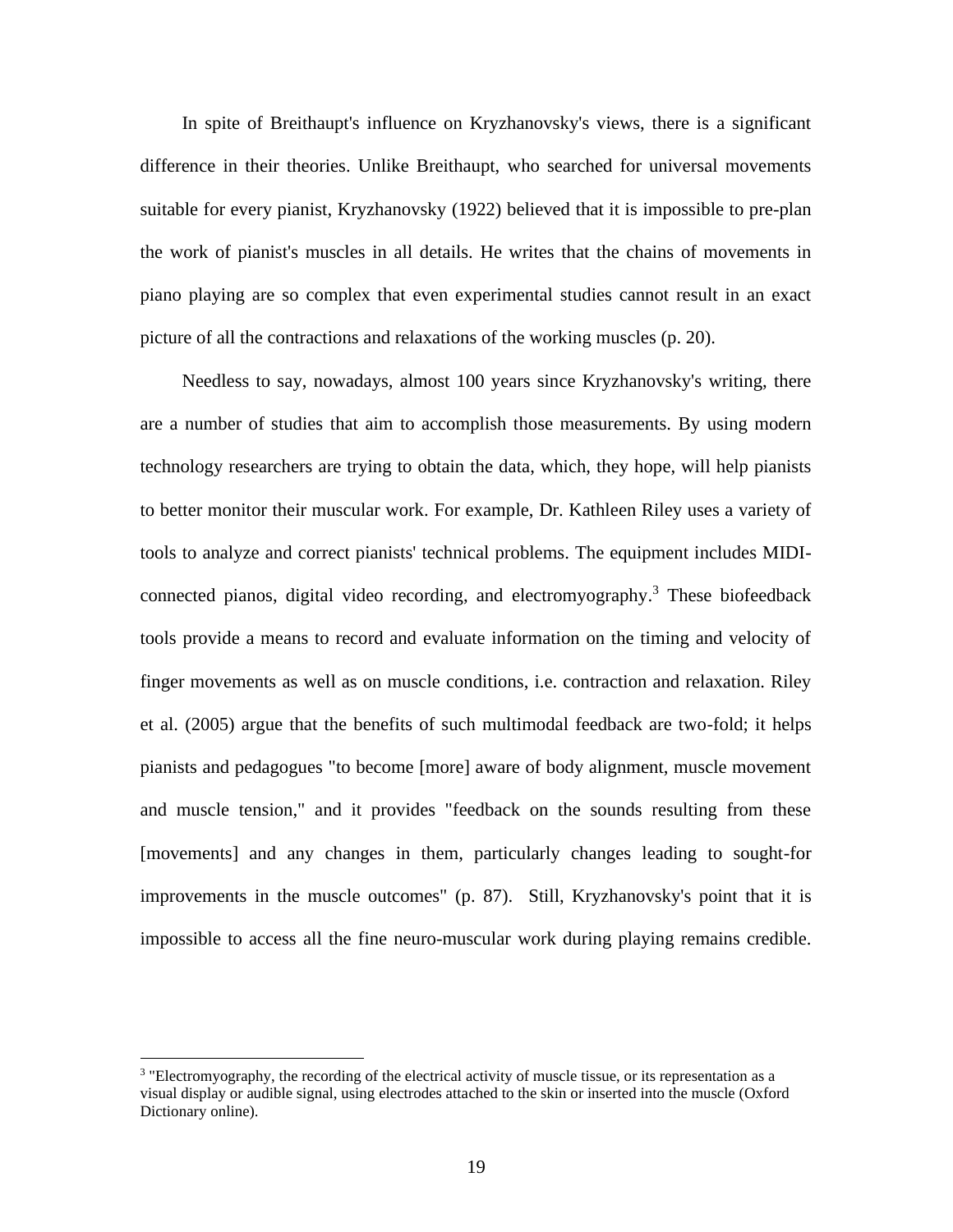He foreshadows later scientific quests into the complexity of these neuro-muscular connections and motor control, such as those explored by Nicholai Bernstein. 4

### "Palm" vs. "Bridge" Position and Stretching Exercises

While Kryzhanovsky lists multiple benefits of the "bridge" position (as in *Picture 2),<sup>5</sup>* Schmidt-Shklovskaya (2002), advocates a flatter position with the support of the whole palm (p.22). She explains that the "bridge" fixates the position of the hand to a certain extent, which makes the work of the fingers more difficult, whereas the flatter "palm" position (as in *Picture 3a)* with wide springy "dome" inside the hand provides the best condition for independent work of fingers.



*Picture 2.* **Angles in "bridge" position: the fingers and hand form an open angle in the metacarpal joints (angle "B"), the hand and forearm form an open angle in the wrist (angle "A"), (**Kryzhanovsky, 1922, 27).

To engage and strengthen smaller muscles of the palm, Schmidt-Shklovskaya (2002) recommends careful stretching of fingers, another idea she adopted from Kryzhanovsky (p.21). She insists that stretching should never be forced, but should rather

<sup>4</sup> Nicholai Bernstein (1896-1966), a Russian scientist, famous for his studies of motor control and the theory of multileveled construction of movement.

 $<sup>5</sup>$  American Seymour Fink (1997) and Canadian Alan Fraser (2011) advocate similar positions (Fink, p. 36,</sup> Fraser , p. 51).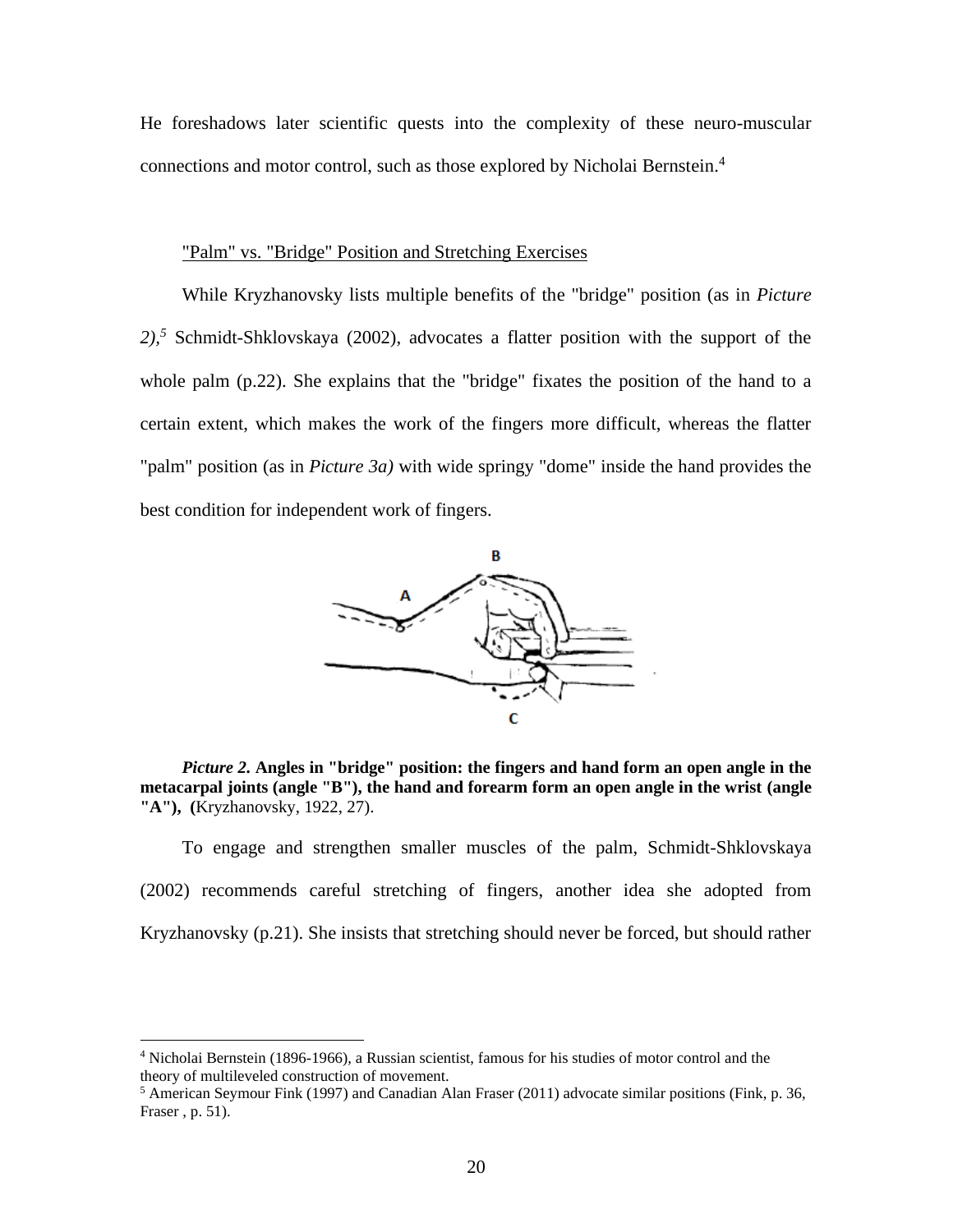be an effortless spreading or expansion of fingers. It is important that a pianist feel the stretch inside the palm and not in the extensor muscles.

In his turn, Kryzhanovsky (1922) argues that although the separation of the fingers is limited by the hand ligaments, the span and flexibility of the hand can be increased (p.48). He writes, "One of the essential conditions in piano playing is a sufficient span of [pianist's] fingers, the ability for a maximum abduction from the middle line [of the hand] in order to play wide intervals and chords" (p. 48). By careful exercising, pianists can stretch hand ligaments to make them more supple and elastic, which will not only promote a wider span of the hand, but will also make the fingers more flexible, mobile, and better equipped for their sideways and circular movements.

Kryzhanovsky (1922) notes that all too often pianists lack flexibility in their hands and fingers in spite of many years of finger exercises. In his opinion, this paradox occurs because of the players' often incorrect approach to the development of finger mobility and independence, which is an important condition for virtuoso playing (p. 46). Many methods (including the notorious "finger school" discussed above) emphasise high finger lifts in order to develop independence and strength in the fingers. However, while these methods aim to give fingers more mobility, because of inevitable build-up of excessive tension and fatigue in the extensor muscles, the result of such finger workouts is exactly the opposite and often lamentable: rigidity of the hand and difficulties in fast and precise finger movements. Instead, Kryzhanovsky (1922) insists, correct distribution of the working load between the larger levers of the pianist's apparatus, that is, the large muscles of the back, will create ideal conditions for gradual stretching of the hand ligaments, which in turn will promote flexibility and mobility in the fingers (pp. 49-50).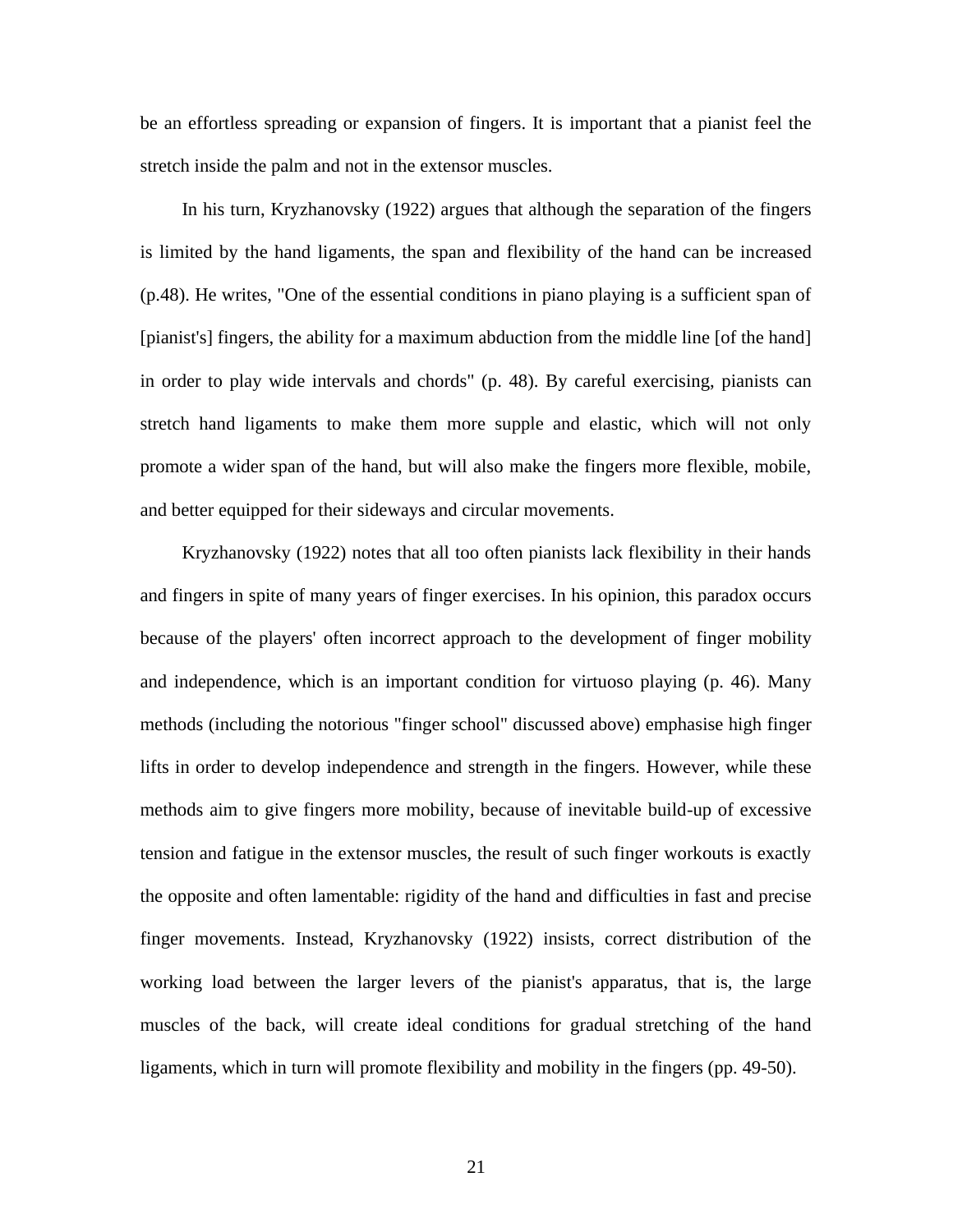One of the Schmidt-Shklovskaya's exercises that addresses these issues, the "Glove," involves sliding with a finger "into the key" toward the fallboard ("toward the string") while slightly expanding all fingers out and feeling their separation inside the palm (as if slipping fingers into a glove), then bringing fingers back together and resting while still holding the key down (*Picture 3)*. Along with the movement, the player has to actively listen to the sound during the entire pattern.



*Picture 3.* **Finger expansion in "Glove" exercise: correct position shown in "a" and "b," incorrect (wrist pushed up) in "c"** (Schmidt-Shklovskaya, 2002, p. 37).

Along with some other slow exercises, in the Glove, Schmidt-Shklovskaya employs an "exaggeration technique," which Minsker (2002) compares to ballet practice, when dancers expand their technical abilities by gradual stretching (p. 9). She calls this type of work "practicing through a magnifying glass" where, by exaggerating the movement and touch, a player perceives a more definite and clear sensation, thus reinforcing and maintaining the correct feeling.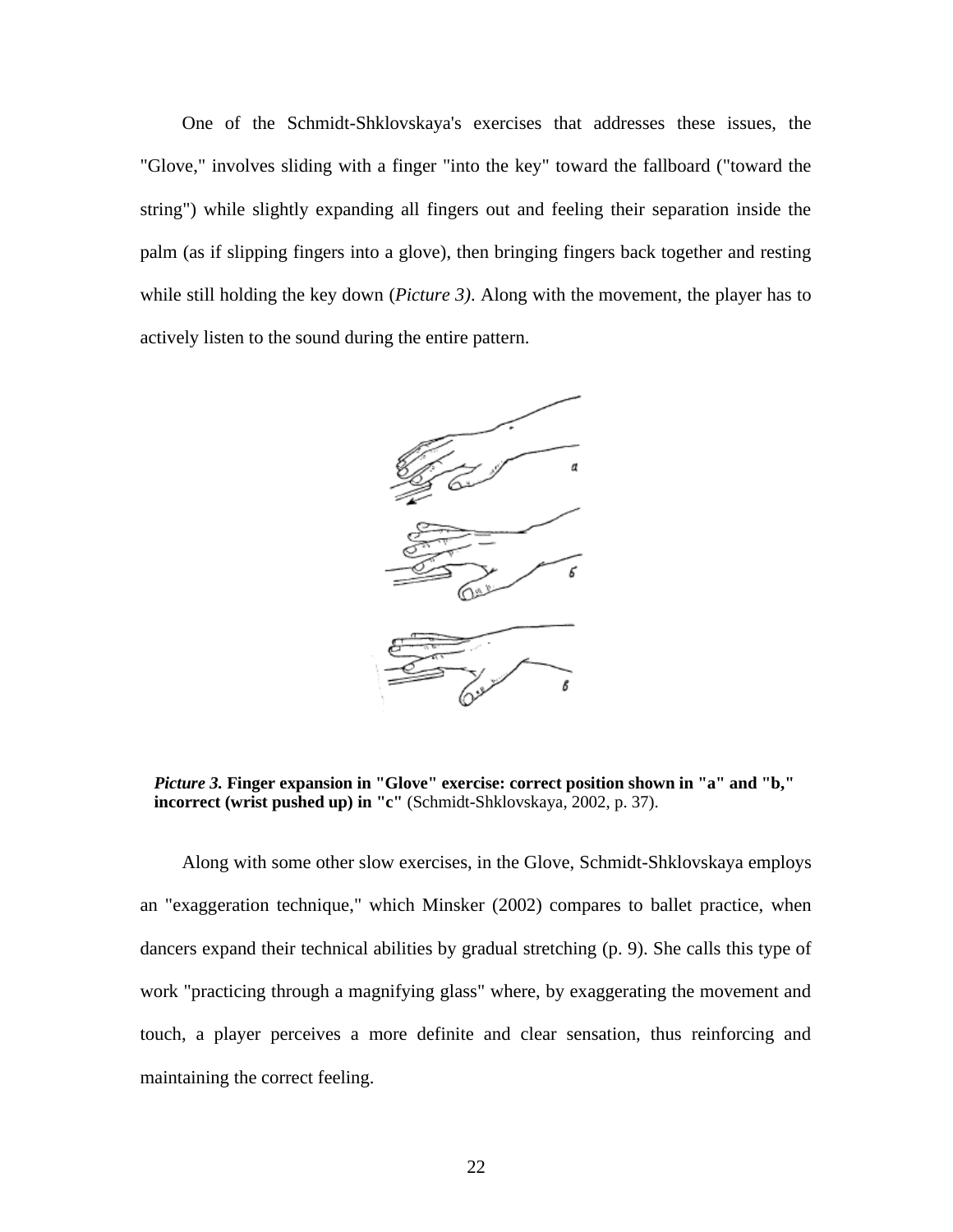## Arm as Channel

Schmidt-Shklovskaya (2002) compares the arm to a channel, through which sound flows. This image helps to deliver music, or "breathe it out," in an unconstrained effortless way (p. 12). She suggests that a player should feel such free fluidity, that is, the absence of any tension, spasms, or fixations, not only in the arms, but also in the whole body. Consequently, this state of "channelling" sound through the body and arms can help the player to connect with the piano so that the performer and the instrument become one unified organism and the player almost does not sense the arms physically, but instead is free to focus on listening, feeling, and controlling the flow of music (p. 25).

The "Swing-and-add" exercise is based on the "arm-as-a-channel" vision and helps to achieve full and even *legato* sound with the weight of the arms projected equally into every key.

Sitting at the piano, a student starts with an arm down along the side of the body, swinging it freely back and forth a few times and perceiving the arm as a whole unit from shoulder to fingertip. With the last swing, the student brings the hand to the keyboard feeling that the back "lifts" the arm, and plays the first note of the scale. After taking time to listen to the sound and "breathe out" any residual tension, the student repeats the whole pattern, every time adding one more note to *legato* scale. The exercise can continue for as little as three notes or for as long as four octaves, depending on the task.

In addition to freeing up the arm muscles, this exercise promotes precision of touch, eliminates unnecessary preparation of the finger and extraneous movements of the hand, and facilitates comfort and freedom in controlling the keyboard space field. Yet another important benefit of practicing this way is the perception of the melodic line as a continuous "seamless" *legato* flow.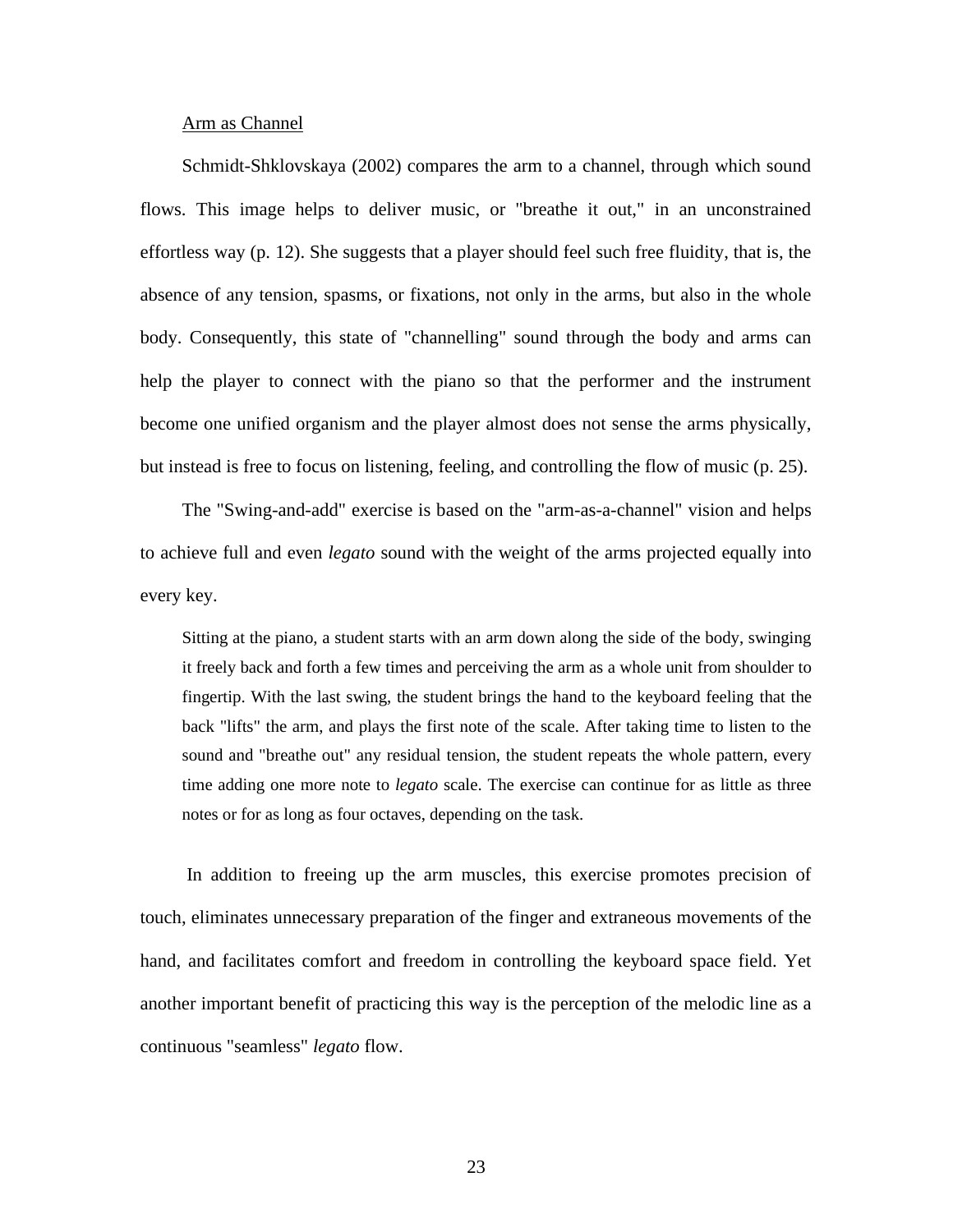#### "Grasp and hold," the Most Natural Function of the Hand. Imagery.

Another element of Schmidt-Shklovskaya's teaching was employment of associations and imagery. She believed that when students associate the work of the hands and fingers in piano playing with everyday object actions, such as holding something flat, picking up something light, taking something out, flicking fingers, et cetera, they develop their hand position in the most natural way. In many of her exercises, she associated pianist's movements with manipulation of different objects, thus allowing players to transfer their everyday experience to piano playing. In this way, rather than treating the piano hand position as a rigid and static form, as in the traditional "apple" approach, students start viewing the hand as a working medium that can be adapted to many different technical situations at the piano.

The "grasp and hold" idea is also a part of the Schmidt-Shklovskaya's concept that touch should involve focus on the inner feeling rather than the outer form of movement. Schmidt-Shklovskaya and Minsker teach that by directing students' attention to what they should *feel* when making sound at the piano, players will achieve the required results of rich tone and comfortable hand posture faster than if students are asked to monitor the hand position itself. This is where imagery can help both teacher and student. For example, teachers can ask a student to imagine their finger to be an extension of the whole arm, thereby encouraging a feeling of unity. Or, ask students to think of breathing the sound out through the arm, which will help them to eliminate any extraneous tension in the body. Or, suggest students obtain a sound "right-from-the-string," for a close-tothe-key touch. Through imagery, students relate to sound expression more readily and start developing ear control, as well as the necessary "audio-muscular fusion." An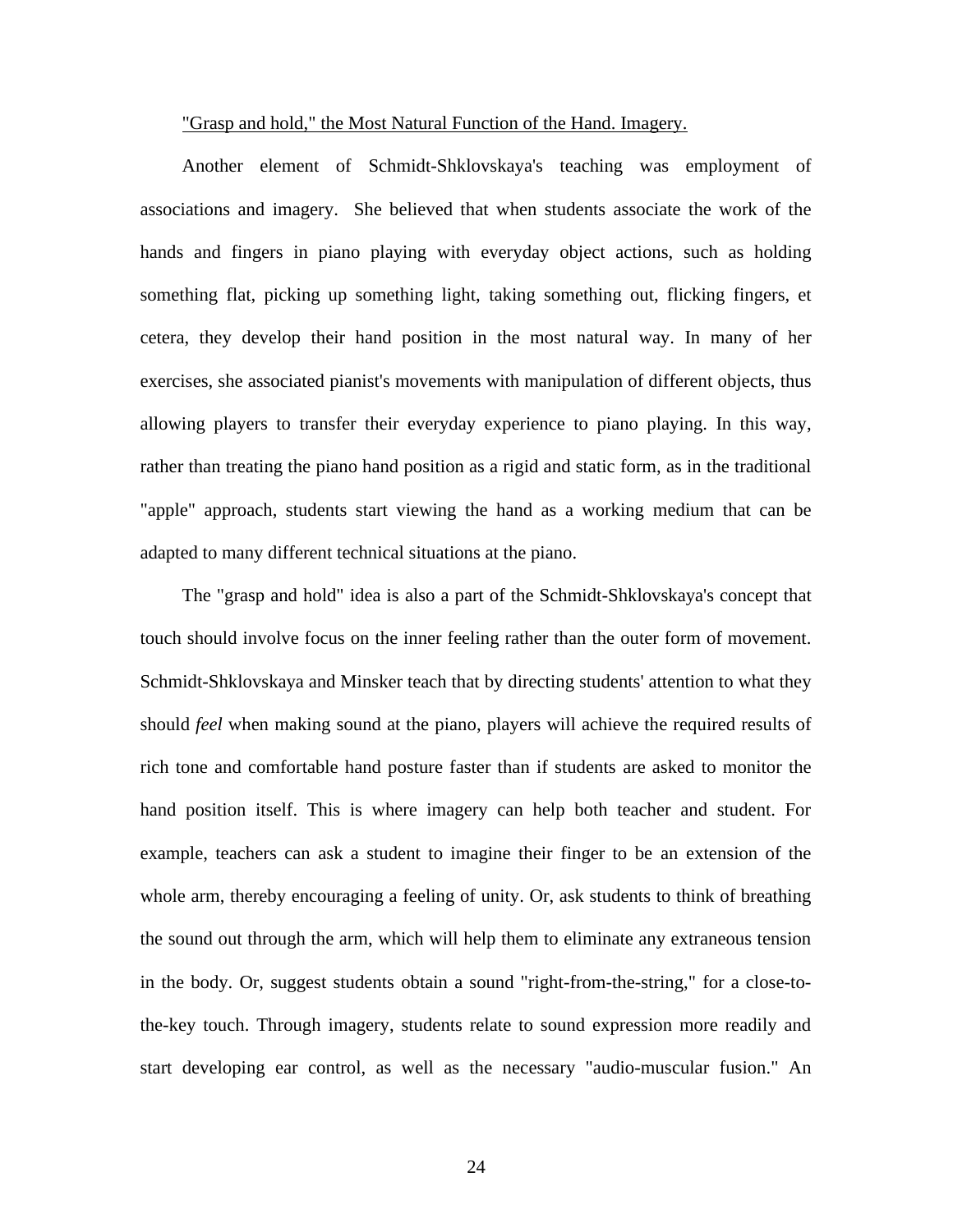American pedagogue Abby Whiteside (1961) beautifully describes the idea of imagery in piano teaching:

All we need is a desire, an imaged result, and we move and act expertly to get the things we desire. [...] for instance, you are dealing with a hand that is flabby or a hand that is tense. Either condition will change instantly if it is suggested that a delicate flower be held in the palm in a manner which will not crush it (p. 60).

The following examples could be grouped into the category "Exercises with imaginary objects." They are modifications of similar exercises designed by Schmidt-Shklovskaya and Minsker:

- Play a blocked "Chopin position" (right hand E-F#-G#-A#-B, left hand F-Gb-Ab-Bb-C) or a blocked whole tone position; think of taking and holding a flat object (eyeglasses case, for example). This exercise helps students to feel the strength of the inner muscles of the hand without extraneous contractions in the forearms.
- Play any melodic pattern *non legato,* slowly sliding down toward the edge of a key and imagining "a bear getting honey from a jar with its paw" (personal communication, lessons with Minsker). The image helps to include the whole arm in the movement, develop a sensitive finger pad, and obtain deep singing sound "from the strings." This exercise is also used in work on differentiation of sound in chordal or polyphonic texture.
- Play a *staccato* note, "grasping" it into a fist as if catching a mosquito. A fast supination turn promotes dexterity and active engagement of the hand. The movement can also be performed after a series of *staccato* or *legato* notes.

The "grasp and hold" concept includes a requirement to avoid isolated wrist movements. Schmidt-Shklovskaya (2002) insists that the function of the wrist in piano playing is to complement the movements of the arm and to serve as an absorbent "spring"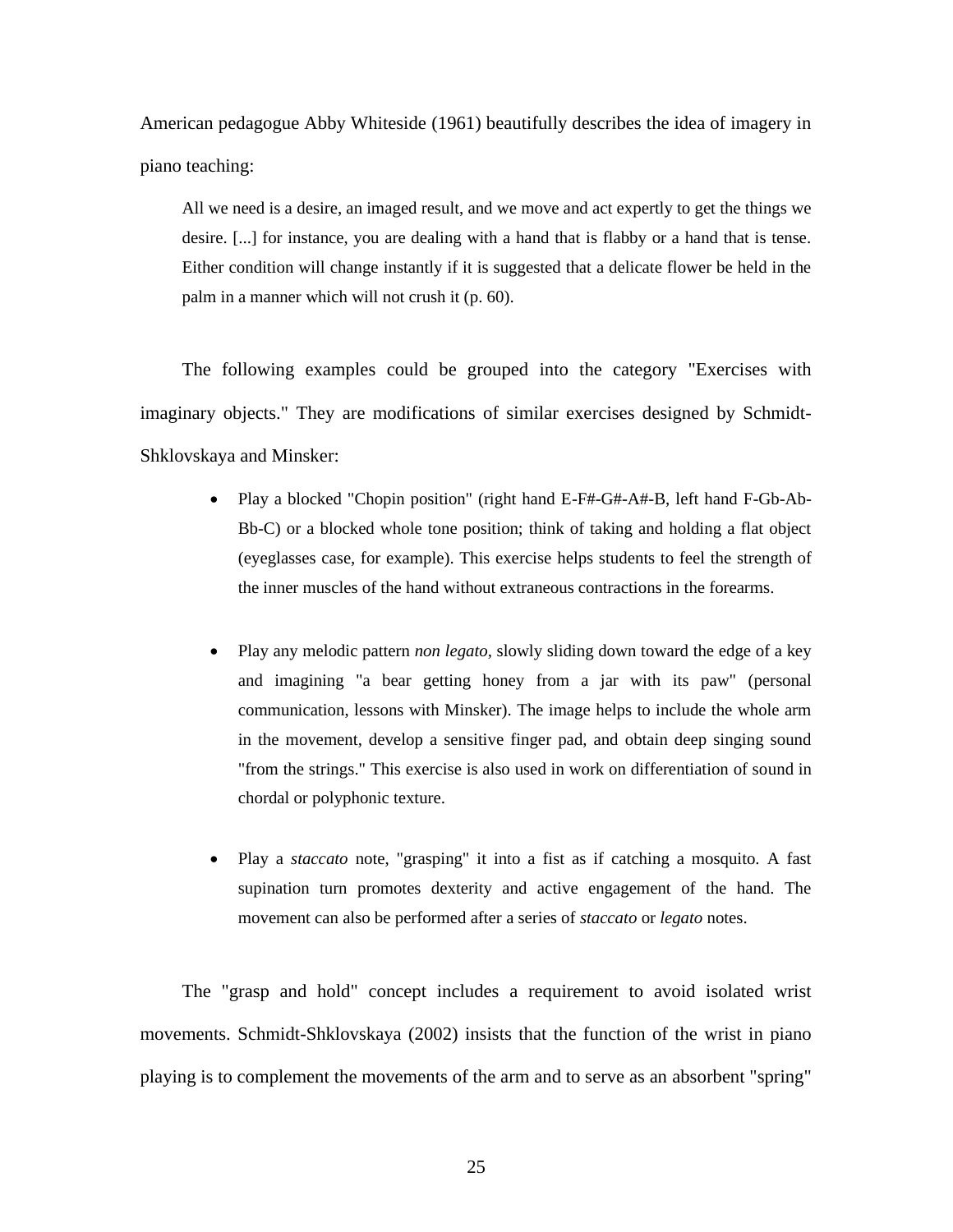(p. 24). She writes that integral movements of the large parts of the arm promote better control and precision, while isolated movements of the wrist are less precise and might cause unwanted "wooden" and flopping noises. Moreover, this unity of the whole arm from shoulder to finger tip will help to avoid unnecessary and unclear movements, which could disconnect a player from immediate contact with the keyboard (p. 24).

The following "flying" exercise helps to establish the unity of the arm and hand, avoid isolated wrist movements, and improve precision of touch.

Open the hand and fingers pushing off the key lightly as if you flicked off a speck of dust. The finger opens from its initial position of **touching the key**, not by moving onto the key. The opening has to be effortless, without abrupt movements as if fingers fly open by themselves. "Land" with the same finger on the key two octaves apart (right hand goes up, left hand down). Variants of this exercise include use of "click-and-land" movement on the same key, in a distance, in different melodic patterns (scales, arpeggios), with the same or different finger numbers.

Schmidt-Shklovskaya (2002) describes two versions of this exercise: a) using the whole arm that "takes off" and "lands" along with fingers (promotes lightness in the arm), and b) using fingers only, which "fly up" easily and drop down fast (p. 39).

----------------------------------------------------------------------------------------------------

Schmidt-Shklovskaya (2002) pointed out that by no means is her method the only one that promotes healthy piano technique (p. 19); however, through my own research, as well as my extensive experience teaching, I have come to believe that this method has something significant and valuable to offer piano pedagogues. Attention to the principles of Kryzhanovsky and familiarity with the methods and specific exercises developed by Schmidt-Shklovskaya and Minsker could help teachers and piano players achieve the complex goals required by the instrument. These methods can provide physical comfort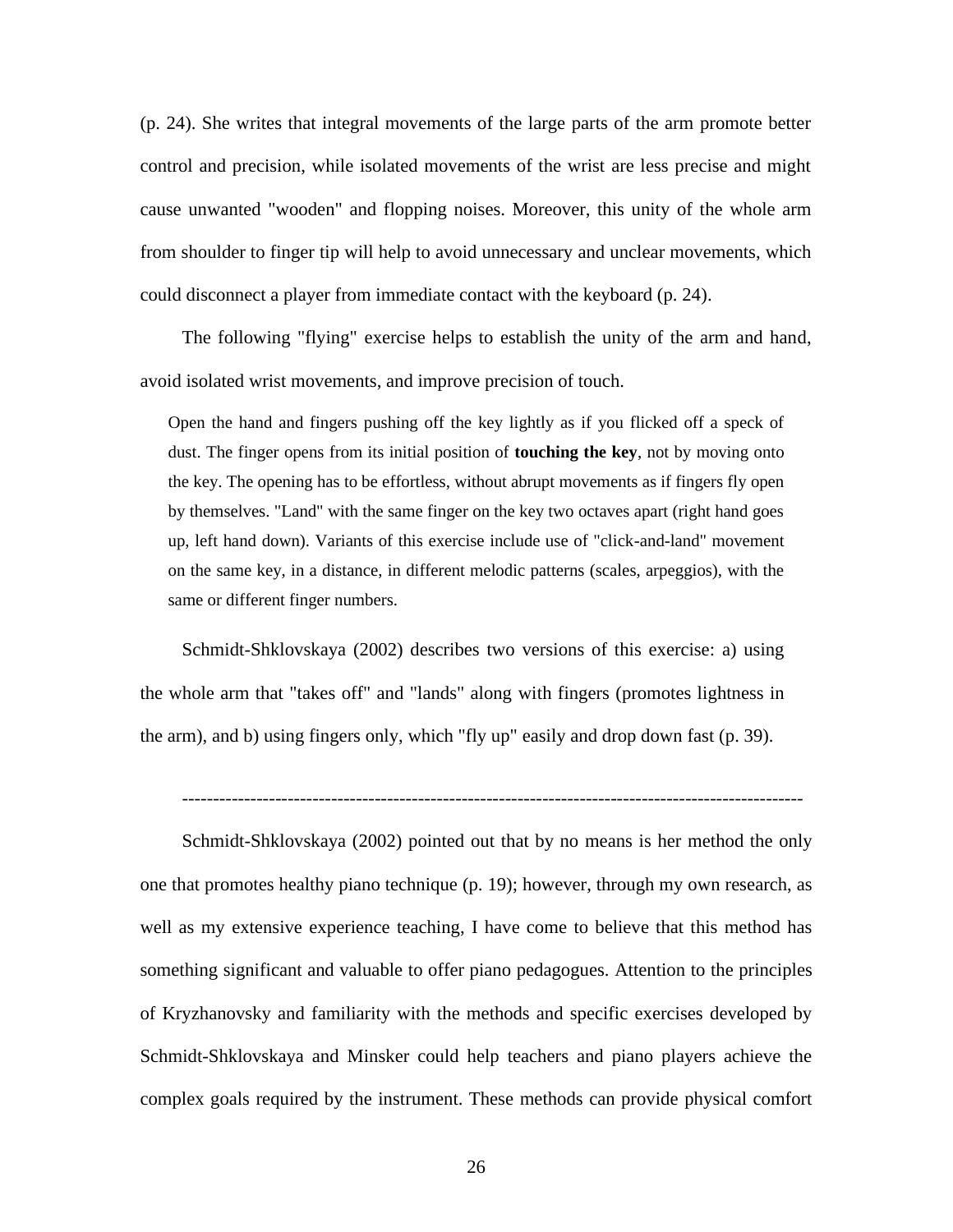at the piano, attend to development of students' musicality, and instil habits of mindful practicing, encouraging players to pursue creative musical goals and build a strong foundation for their life-long enjoyment of making music at the piano.

# List of References

- Bach, C. P. E. (1949). *Essay on the True Art of Playing Keyboard Instruments.*  Translated by W. J. Mitchell. New York: W. W. Norton and Company.
- Berenson, G., Csurgai-Schmitt, J., & Devan, W. (2002). *A Symposium for Pianists and Teachers: Strategies to Develop Mind and Body for Optimal Performance.* Heritage Music Press.
- Berman, B. (2000). *Notes from the Pianist's Bench.* New Haven and London: Yale University Press.
- Bernstein, N. A. (1947). *On Construction of Movements (O postroenii dvizhenij)*. Moscow: Medgiz
- Breithaupt, R. (1909). *School of Weight-Touch*. Translated by J. Bernhoff. Leipzig: C. F. Kahnt Nachfolger.
- Fay, A. (1888). *Music-Study in Germany.* Chicago: A. C. McClurg & Company.
- Fink, S. (1992). *Mastering Piano Technique: A Guide for Students, Teachers, and Performers.* Portland: Amadeus Press.
- Fraser, A. (2011). *The Craft of Piano Playing: a new approach to piano technique.*  Lanham: The Scarecrow Press, Inc.
- Gerig, R. R. (2007). *Famous Pianists and Their Technique*. Bloomington: Indiana University Press.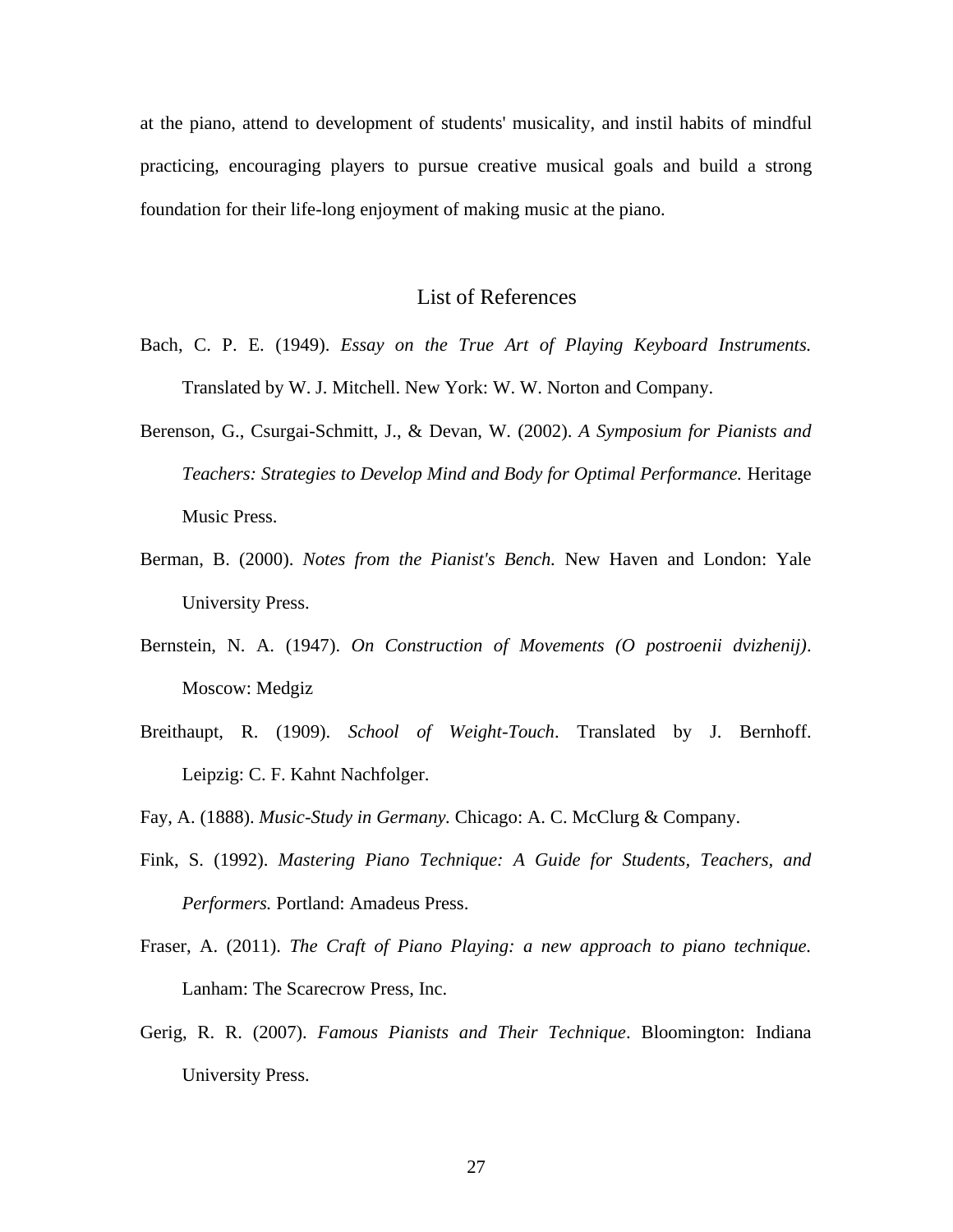Gieseking, W., Leimer, K. (1972). *Piano Technique.* New-York: Dover Publications, Inc.

Golubovskaya, N. (2007). *The Art of the Performer.* Saint-Petersburg: Compozitor Publishing House.

Horvath, J. (2002). *Playing (less) Hurt.* Kearney: Morris Publishing.

- Isakoff, S. (2011). *A Natural History of the Piano: the instrument, the music, the musicians- from Mozart to Modern Jazz, and everything in between.* New York: Alfred A. Knopf.
- Kochevitsky, G. (1967). *The Art of Piano Playing: a scientific approach.* Evanston, Illinois: Summy-Birchard Company.
- Kogan, G. (1966). Introduction to *Individual Piano Technique: based on creative sound volition,* by Karl Adolf Martienssen, 3-12. Moskva: Izdatel'stvo Muzyka.
- Kovacs, G. (2016, July 23). The Kovacs Method. Retrieved from http://kovacsmethod.com/
- Kryzhanovsky, I. (1922). *The Physiological Bases of Piano Technique.* St-Petersburg: The State Academic Philharmonic.
- Lhévinne, J. (1972). *Basic Principles in Pianoforte Playing.* New York: Dover Publications, Inc.
- Martienssen, K. A. (1966). *Individual Piano Technique: based on creative sound volition.* Translated by V. L. Michelis. Moskva: Izdatel'stvo Muzyka.
- Minsker, G. (2002). Foreword to *On the Development of Piano Skills.* Moscow: Klassika-XXI.